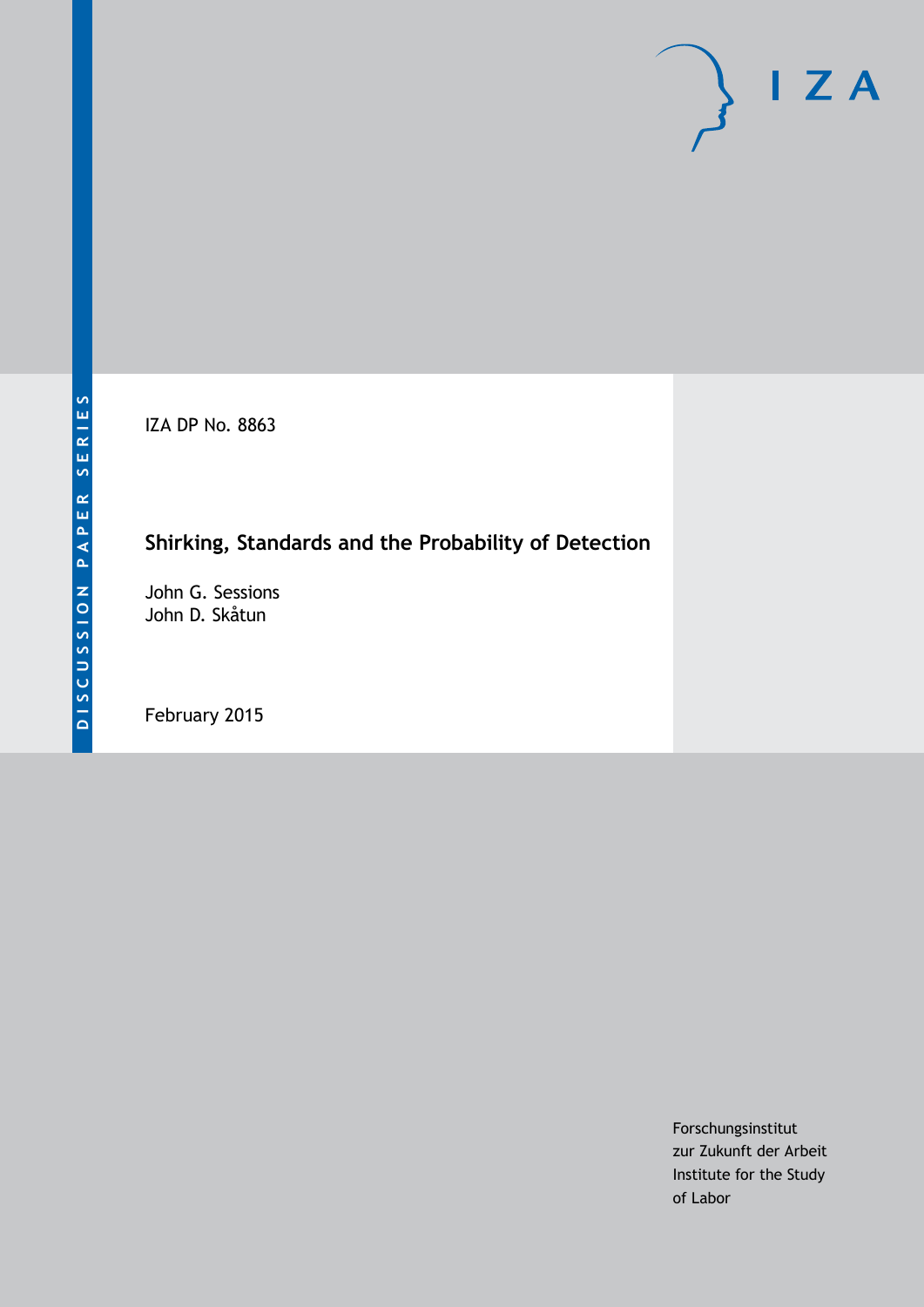# **Shirking, Standards and the Probability of Detection**

## **John G. Sessions**

*University of Bath and IZA*

## **John D. Skåtun**

*University of Aberdeen Business School*

Discussion Paper No. 8863 February 2015

IZA

P.O. Box 7240 53072 Bonn Germany

Phone: +49-228-3894-0 Fax: +49-228-3894-180 E-mail: [iza@iza.org](mailto:iza@iza.org)

Any opinions expressed here are those of the author(s) and not those of IZA. Research published in this series may include views on policy, but the institute itself takes no institutional policy positions. The IZA research network is committed to the IZA Guiding Principles of Research Integrity.

The Institute for the Study of Labor (IZA) in Bonn is a local and virtual international research center and a place of communication between science, politics and business. IZA is an independent nonprofit organization supported by Deutsche Post Foundation. The center is associated with the University of Bonn and offers a stimulating research environment through its international network, workshops and conferences, data service, project support, research visits and doctoral program. IZA engages in (i) original and internationally competitive research in all fields of labor economics, (ii) development of policy concepts, and (iii) dissemination of research results and concepts to the interested public.

IZA Discussion Papers often represent preliminary work and are circulated to encourage discussion. Citation of such a paper should account for its provisional character. A revised version may be available directly from the author.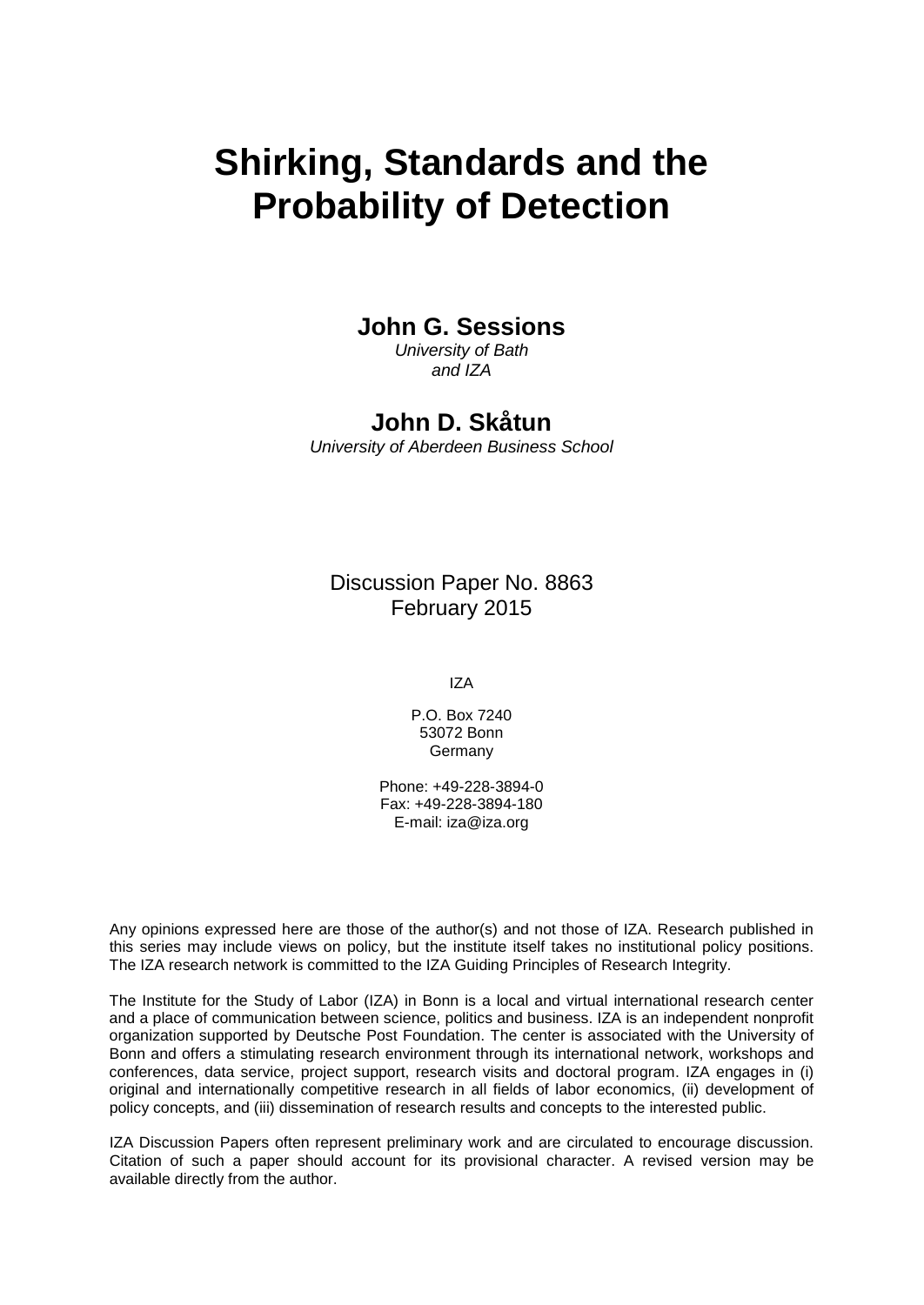IZA Discussion Paper No. 8863 February 2015

# **ABSTRACT**

## **Shirking, Standards and the Probability of Detection**

By relaxing the common efficiency wage assumption of exogenous shirking detection probabilities, we demonstrate how standards and efficiency wages are related. In a more general setting where the probability of detection depends upon the equilibrium effort level of non-shirkers, we show that the uniformly positive (negative) supply-side relationship between wages (unemployment insurance) and effort is no longer guaranteed. Profit maximization on the part of the firm, however, ensures that effort will depend positively (negatively) on wages (unemployment insurance) in equilibrium.

JEL Classification: J33, J41, J54

Keywords: monitoring, standards, efficiency wages

Corresponding author:

John G. Sessions Department of Economics University of Bath Bath, BA5 7AY England E-mail: [j.g.sessions@bath.ac.uk](mailto:j.g.sessions@bath.ac.uk)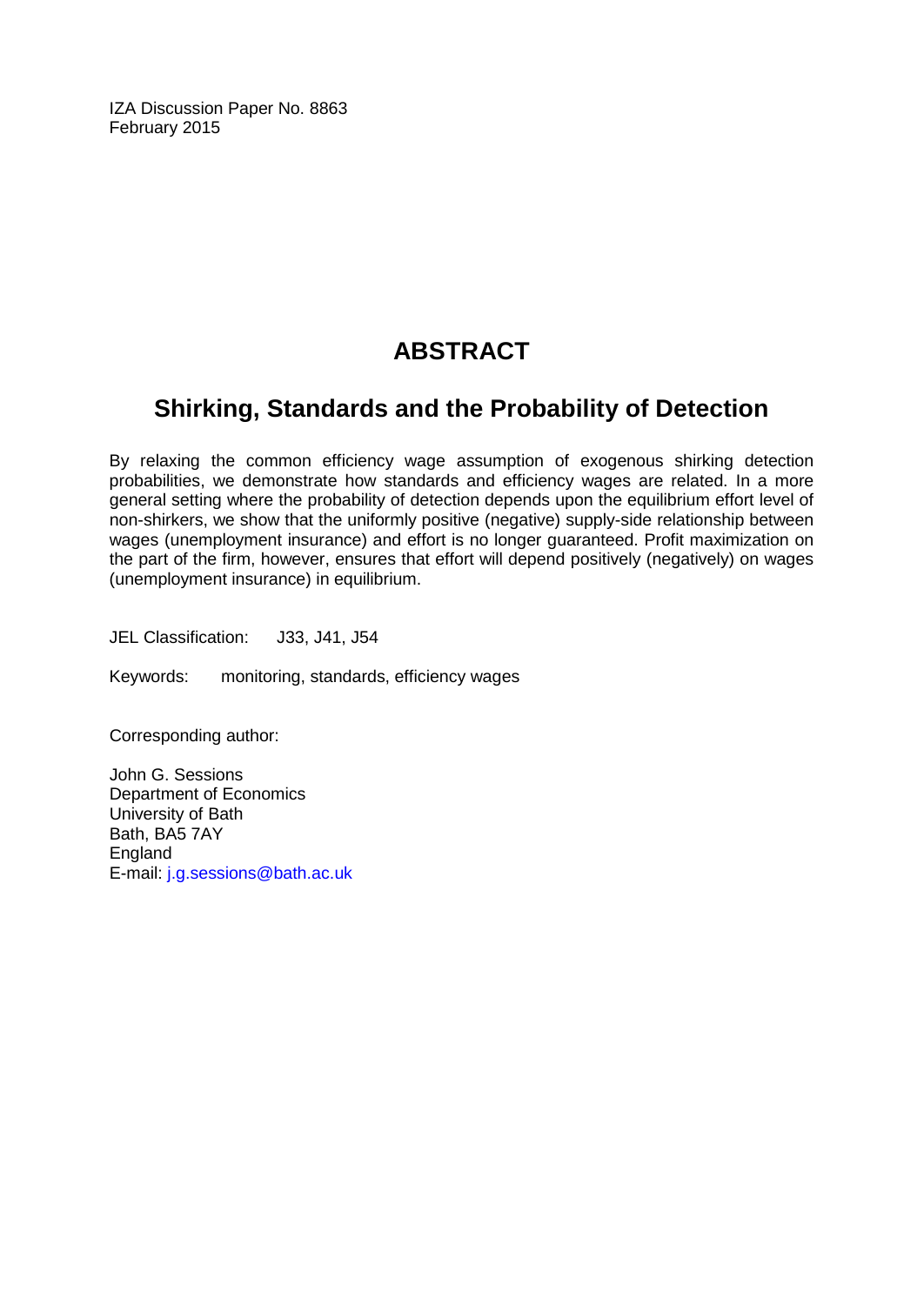#### **1. Introduction**

The fundamental premise of this paper is that efficiency wages and retention standards are related. Whilst the majority of efficiency wage literature has concentrated on imperfect monitoring of effort, we leave monitoring technologies aside and focus instead on the underlying output required by the firm; that is, the minimum *standard* a worker must deliver to continue his employment relationship with the firm. If wages determine effort and effort determines output, and if a firing standard is the critical level of output below which a worker will be fired, then it follows that wages and standards will be related. So, in a world where firms are able to observe worker output but not underlying worker effort, and where output in turn is a function of both luck (i.e. noise) and effort, there must exist a critical level of output below which the worker cannot possibly be exerting the required effort. We take this critical level to be the dividing line between a worker's retention and dismissal. If the worker's output falls short of this standard then he is fired; if it equals or exceeds the standard then he is retained and paid the going wage at the firm. We will show that the higher the wage, the higher the equilibrium level of effort and the higher the standard required of workers.

The central tenet of efficiency wage theory is that wages and effort are positively correlated. In what follows we present a stochastic shirking model in which the robustness of this relationship is tested. If standards, effort and detection probabilities are interdependent then a sufficiently low standard will ensure that all workers are retained, albeit at low wages and effort. The higher the standard, the higher the implied effort and the higher the risk of being detected as a shirker. By relaxing the literature's common assumption of exogenous shirking detection probabilities and considering instead the more general and endogenous case in which shirking detection depends upon equilibrium effort, we show that the positive supply-side relationship between efficiency wages and effort is no longer guaranteed. Such a failure may arise when both the cost of effort and the probability of detection are positively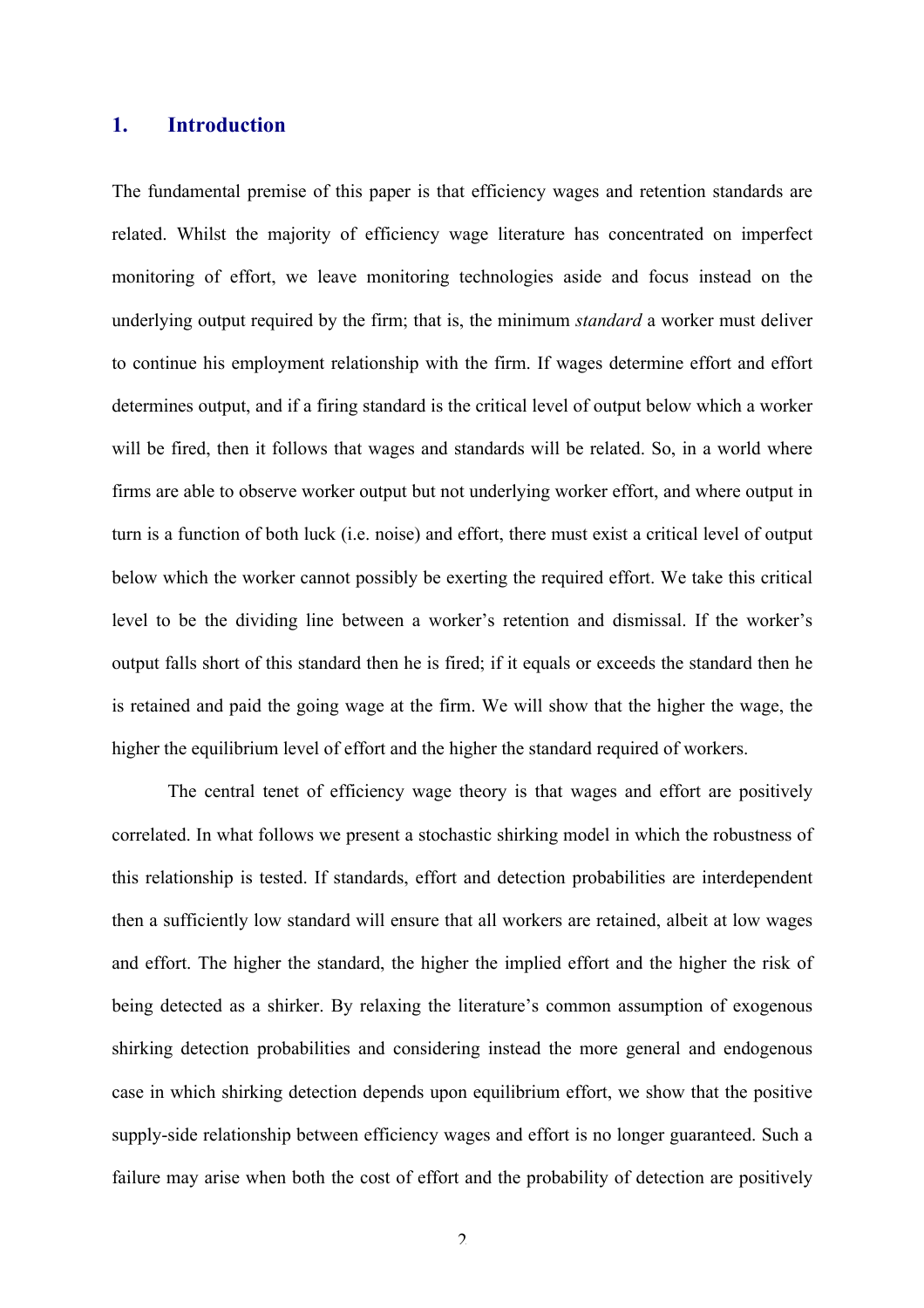correlated with effort but where the former (latter) is positively (negatively) correlated to the wage. This result echoes findings in the monitoring literature and is potentially troubling for efficiency wage theory. However, we demonstrate that in our case this is purely a supply side issue. For when we consider the demand-side we find the efficiency wage being set in a region where the elasticity of the detection probability with respect to effort is less than unity, implying that in equilibrium effort does indeed depend positively on the wage.

Conventional efficiency wage theory has traditionally modelled worker effort as the outcome of binary choice decision; workers either shirk by supplying zero effort or they work by exerting the required level of effort. We take a broader view and model effort as a continuum that can be exerted whether working or shirking. Shirking in our context is interpreted as a neglection of duty by underperforming relative to a required effort level. It encompasses both the conventional zero effort view as well as more general cases of underexertion in relation to the firm's effort norm.<sup>1</sup> Our model is therefore closely related to those of Allgulin and Ellingsen (2002), Walsh (1999) and Strobl and Walsh (2007), who also assume continuous effort.2 By so doing, these authors demonstrate that the trade off between monitoring and wages found in the binary effort dual labour market models of Bulow and Summers (1986) does not automatically transfer to the case where effort is continuous. We differ from these authors, however, by concentrating on standards rather than monitoring. This approach opens up a new series of results linking standards to effort levels and the probability of detection. Thus, we will demonstrate that shirking declines when standards are raised. Intuitively, higher standards increase the probability of detection for a given level of effort. As a result, shirkers, who optimise in their trade-off between the cost of effort and the

 

 $<sup>1</sup>$  Our focus is on standards rather than the psychological norms discussed in relation to unemployment and the</sup> labour market by Akerlof (1980) and Clark (2003).

<sup>2</sup> Hahm and Mayer (2011) show in a model of efficiency wages and search that even when effort is binary it is possible that monitoring (or detection rates) and wages are not necessarily substitutes.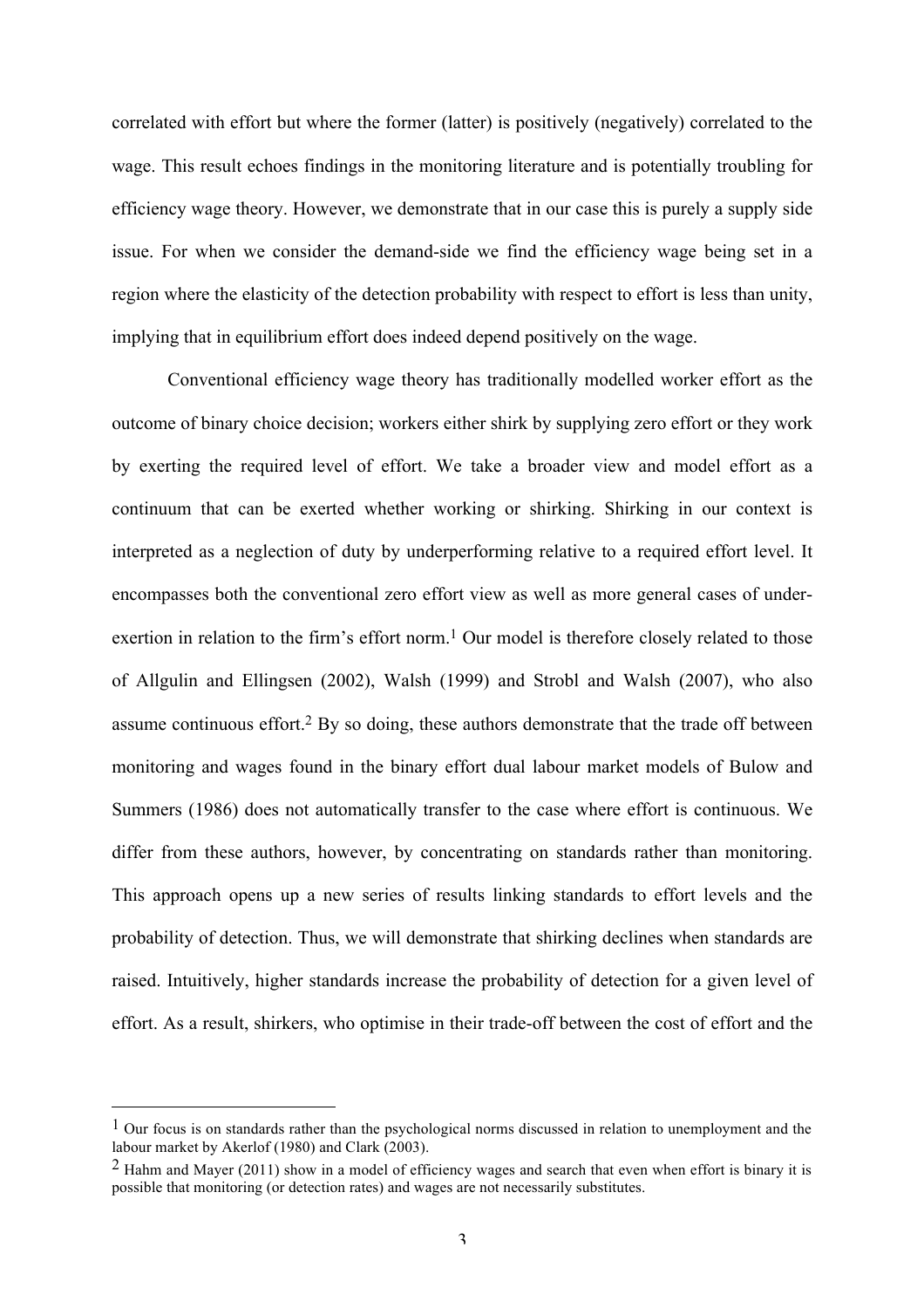risk of being identified, increase their effort in response to the increase in detection probability.

A question worth asking is under what circumstances will a minimum standards requirement level be the appropriate mechanism to trigger dismissal. Is it not possible that firms could use relative performance to dismiss employees? This would certainly appear to be the usual practice in team sports where athletes who underperform relative to their teammates face termination of their contracts. It follows from this that an alternative modelling strategy, in which relative performance plays a more prominent role, might be to adapt a tournament model in the Lazear and Rosen (1981) tradition to incentivise workers through punishment rather than reward; i.e. where relatively poor performing workers are sacked. From an economic perspective it makes sense for the firm to evoke such a firing trigger strategy if performance is noisy but all employers face the same aggregate unobserved shock. On the other hand, if shocks are idiosyncratic rather than common, as in our model, then tournaments are dominated by contracts as initially demonstrated by Green and Stokey (1982). Our paper therefore does not follow the tournament route but is more akin to the literature on standards or thresholds as part of incentive schemes. Although these have been typically ignored in the efficiency wage literature, they have a long tradition elsewhere. For instance, an early exposition by Mirrlees (1974) investigates how it might be optimal to punish agents who do not reach a given performance threshold. There is also a growing literature relating to bonuses, emanating from Healy (1985), in which CEO's seek to shift earnings (output performance) to later periods whenever performance exceeds an upper threshold.3

It is apparent from the above discussion that whether relative or absolute performance is the chosen measurement criteria for dismissal depends on the nature of shocks and the

<u> 1989 - Jan Samuel Barbara, margaret e</u>

<sup>&</sup>lt;sup>3</sup> For an exposition on how bonuses relate to two thresholds - a lower one where bonuses kick in and a higher one where bonuses are capped - see Murphy (1999, 2013) and Murphy and Jensen (2011).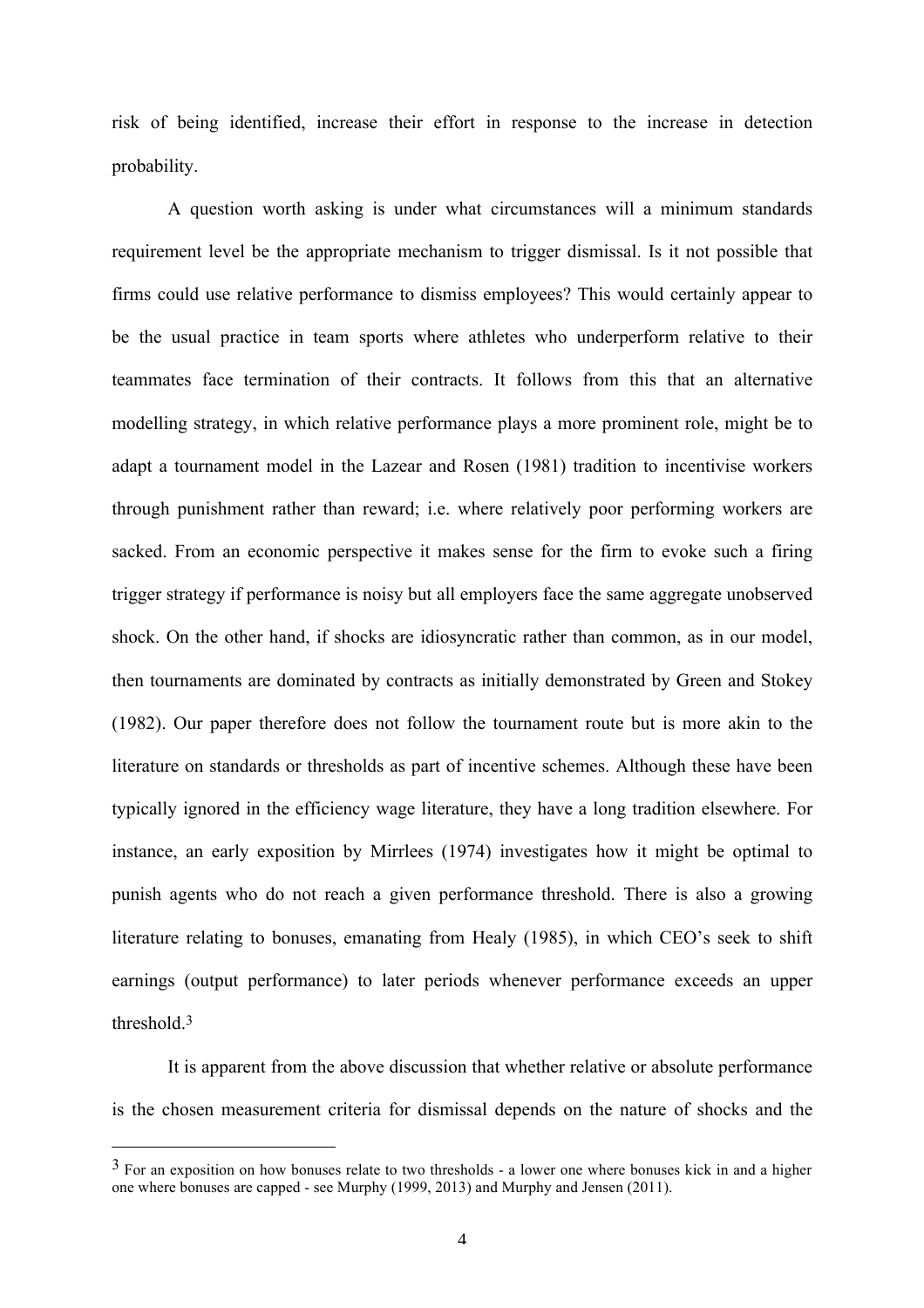underlying economic reasoning. However, it is not the whole story since legal frameworks and employment law may also play important roles. There are varying limitations across different judicial regions on when you can fire workers - see, for instance, Blau and Kahn (1999) for a discussion of employment-protection legislation that makes it costly or difficult for employers to terminate jobs without cause. If such legislation is enforced and absolute standards of performance are used in court or in industrial tribunals, then these legal restrictions may suggest that absolute standards in firing may be more appropriate than relative performance criteria to determine dismissals. Thus, absolute performance measures may be particularly applicable to legal jurisdictions with extensive employment protection, such as the original member countries of the European Union. The legal argument for absolute performance may apply to a lesser extent in the United States where the general rule is that firms have the right to fire at will, although even here unjust firing laws exists.

We proceed in Section 2 to develop a model which maintains an absolute standard of acceptable worker related output, below which workers are fired, to investigate the interdependent effects of standards, effort, wages and the probability of shirker detection. In Section 3 we conclude.

#### **2. The Model**

We present an efficiency wage model in the Shapiro and Stiglitz (1984) tradition that is extended to include a stochastic element. We consider the case where the firm observes worker output but where output is a function of both worker effort and an idiosyncratic stochastic shock. Workers are retained and paid the efficiency wage providing their observed output does not fall below a defined standard.

Workers are identical, risk neutral and endowed with a separable utility function,  $u(w,e) = w - c(e)$ , where *w* and  $e \in [0,e^+]$  denote income and worker effort respectively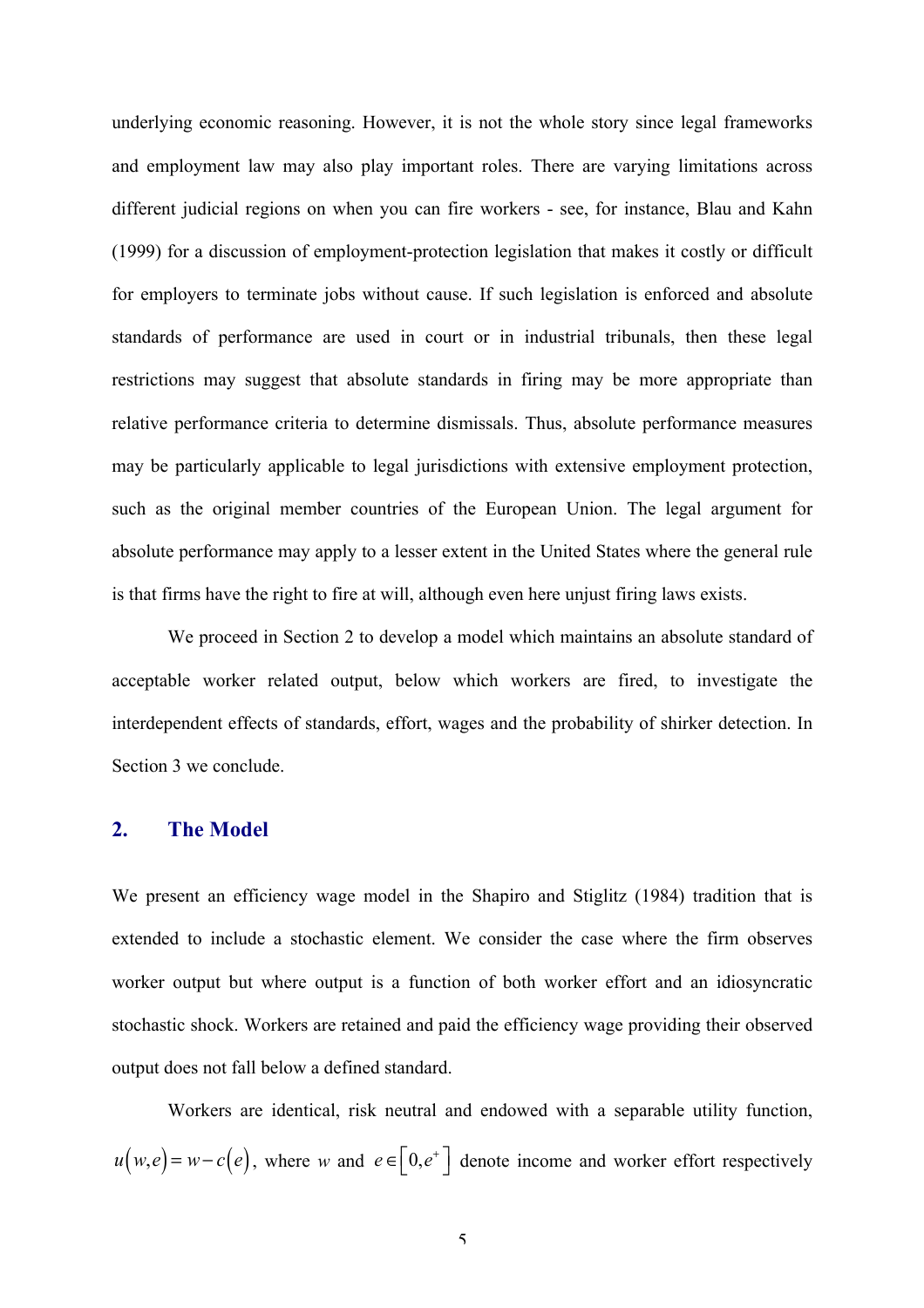and where  $c(\cdot)$  is a continuous and convex cost function with  $dc(e)/de \equiv c'(e) > 0$ ,  $d^2c(e)/de^2 \equiv c''(e) > 0$  and  $c(0) = c'(0) = 0.4$  Each worker is associated with a stochastic output function,  $y_i = \theta_i f(e)$ , which varies with state *i*. Workers choose effort prior to the realisation of this output shock and technology is such that  $df(e)/de \equiv f'(e) > 0$ ,  $d^2 f(e)/de^2 \equiv f''(e) < 0$ ,  $f(0)=0$  and  $f'(0)=\infty$ . The shift-parameter,  $\theta_i$ , represents a random shock to productivity in state *i* and is uniformly distributed between  $\theta_L$  and  $\theta_H > \theta_L$ . For an individual worker  $\theta_i$  reflects relative misfortune (when it is low) or luck (when it is high).

The firm's objective is to maximise the per-worker expected profit function,  $\pi = \theta_i f(e) - w$  subject to providing the worker with at least his outside option (e.g. unemployment insurance) utility  $b < w$ .<sup>5</sup> Writing this participation constraint as:

$$
u(w^r, e) = w^r - c(e) = b
$$
  
\n
$$
\Rightarrow
$$
  
\n
$$
w^r = w^r(b, e) = c(e) + b
$$
\n(1)

yields an inverse function in which the reservation wage, *w<sup>r</sup>* , depends on effort and the outside option. The nature of this relationship is ascertained from totally differentiating expression (1) vis:  $dw^{r}/de \equiv w_{e}^{r}(b,e) = c'(e) > 0$ ;  $d^{2}w^{r}/de^{2} \equiv w_{ee}^{r}(b,e) = c''(e) > 0$ ;  $dw^r/db \equiv w_b^r(b,e) = 1 > 0$  and  $d^2w^r/db^2 \equiv w_{bb}^r(b,e) = 0$ , Thus, the firm's profit maximising level of effort,  $e^*$ , is defined implicitly from:

<u> 1989 - Jan Samuel Barbara, margaret e</u>

<sup>&</sup>lt;sup>4</sup> Note that the function  $c(e) = Ae^{\alpha}$ , where  $\alpha > 1$ , which naturally embeds the quadratic cost function, satisfies these conditions.

<sup>5</sup> Note that we have normalised the product price to equal unity for the sake of simplicity.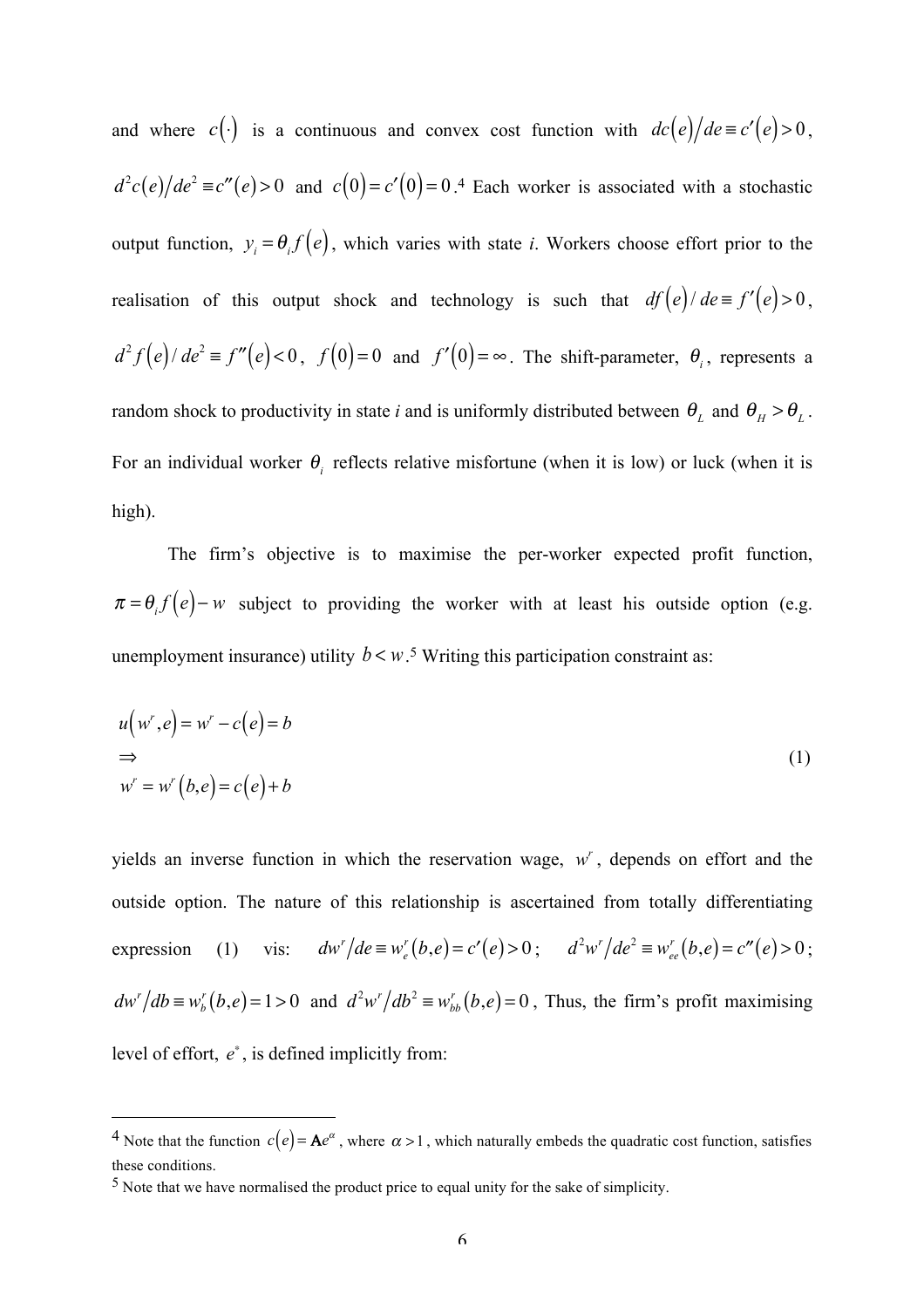$$
\frac{\partial \pi(b,e)}{\partial e} = \pi_e(b,e^*) = \theta_i f'(e^*) - w_e(b,e^*) = 0
$$
\n(2)

The problem facing the firm is that whilst it is able to observe worker output, it is unable to observe either worker effort, *e*, or 'luck', θ*<sup>i</sup>* . Nonetheless, it seems reasonable to assume that in some instances effort can be partially deduced. To reflect this, consider the case where the firm sets a 'standard'; that is, a minimum level of output,  $\tilde{y}$ , that the worker must attain in order to be retained in the workplace. We define a critical realisation of the random shock,  $\tilde{\theta}$ , below which shirking (i.e. supplying less than required effort) will always be detected. Formally, we assume:

$$
\tilde{y} = \theta_L f(e^*) = \tilde{\theta} f(e)
$$
\n(3)

where  $e^*$  denotes the firm's choice level of effort and  $e < e^*$  denotes any 'shirking' level of effort. Thus, the worst case scenario when the worker supplies the firm's desired level of effort in the least favourable state of nature defines implicitly a critical state of nature at which anything less than required effort will be detected. The critical state therefore satisfies:

$$
\tilde{\theta} \equiv \tilde{\theta} \Big( e, e^* \Big) = \frac{\theta_L f \Big( e^* \Big)}{f \Big( e \Big)} \tag{4}
$$

It is apparent that the critical state is increasing in the firm's desired level of effort and decreasing in shirking effort:

$$
\frac{\partial \tilde{\theta}}{\partial e^*} \equiv \tilde{\theta}_{e^*} \left( e, e^* \right) = \frac{\theta_L f' \left( e^* \right)}{f \left( e \right)} > 0 \tag{5}
$$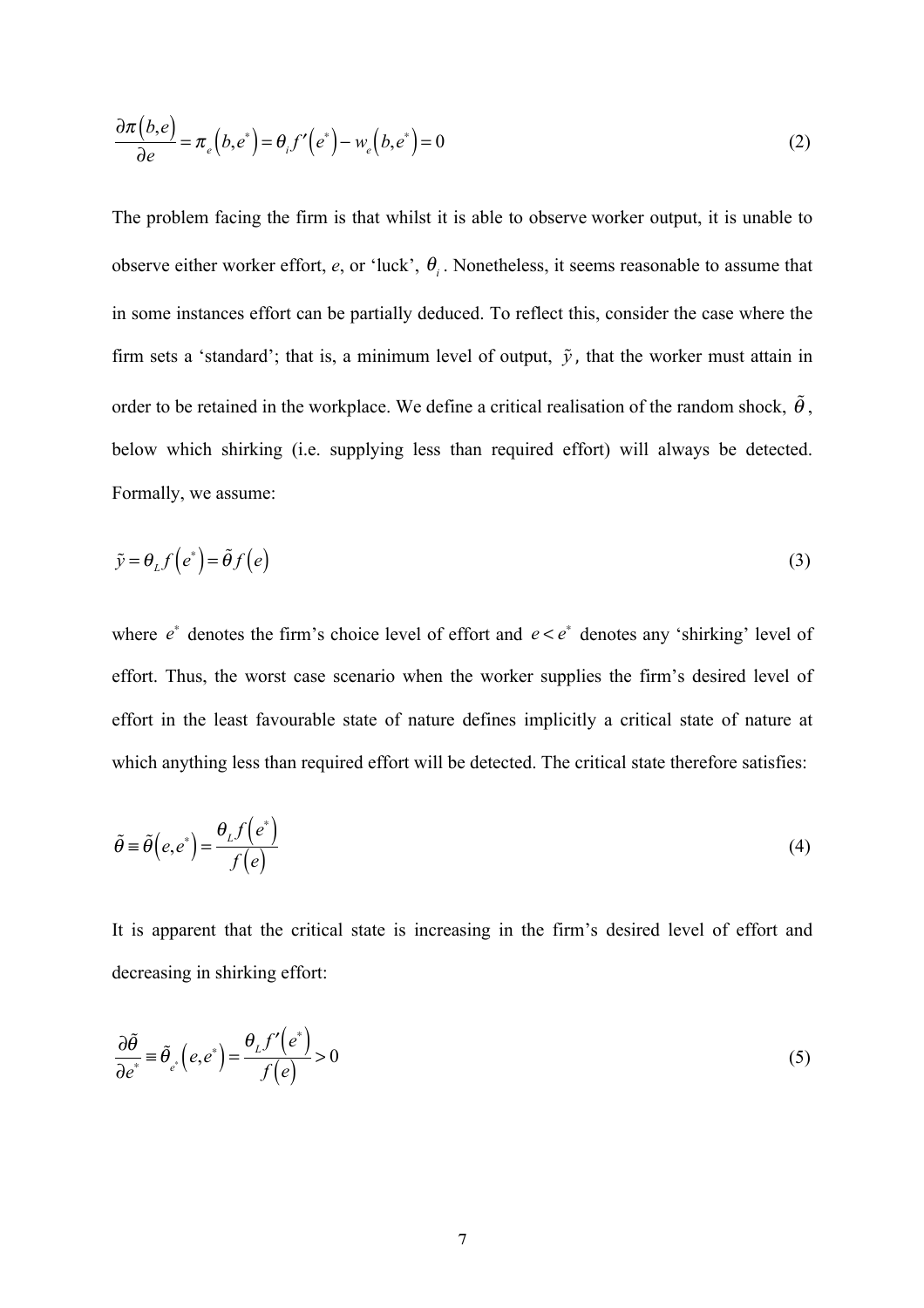$$
\frac{\partial \tilde{\theta}}{\partial e} = \tilde{\theta}_e \left( e, e^* \right) = -\frac{\theta_L f \left( e^* \right) f'(e)}{\left[ f \left( e \right) \right]^2} < 0 \tag{6}
$$

Intuitively, a higher desired level of effort on the part of the firm raises the acceptable bar of output performance (i.e. the standard  $\tilde{y}$ ) resulting in more states in which shirking is identifiable. Thus, the temptation to shirk declines with the equilibrium level of non-shirking effort as potential shirkers can expect to be detected more frequently and must hence hope for a higher realisation of luck to avoid being dismissed.

These assumptions are represented in Figures 1 and Figure 2 following. Recalling that both a shirker and a non-shirker choose their effort level prior to the realisation of the state of the world, the figures reflect possible output levels. The two upward sloping lines in Figure 1 depict the outputs generated by a shirking worker,  $y_i = \theta_i f(e)$ , and a non-shirking worker,  $y_i = \theta_i f(e^*)$ . Since the firm is only able to observe output, but not its constituent elements (i.e. effort and luck), it is unable to distinguish between a shirker whose productivity realisation is  $\tilde{\theta}(e,e^*)$  and a non-shirker whose productivity realisation is at the lower bound  $\theta$ <sub>l</sub>. More generally, the firm is unable to detect shirking at any productivity realisation  $\theta_i \geq \tilde{\theta}(e,e^*)$ . Shirking is, however, detectable at any productivity realisation  $\theta_i < \tilde{\theta}(e,e^*)$ since the revenue from shirking here falls short of the lowest output possible for a nonshirker. In terms of Figure 2, an increase in the equilibrium non-shirking level of effort from  $e_0^*$  to  $e_1^* > e_0^*$ , which is equivalent to an increase in the standard from  $\tilde{y}_0$  to  $\tilde{y}_1 > \tilde{y}_0$ , increases the critical shift parameter from  $\tilde{\theta}(e,e_0^*)$  to  $\tilde{\theta}(e,e_1^*) > \tilde{\theta}(e,e_0^*)$ . Thus, as the lowest possible output for non-shirkers increases, potential shirkers need to be even luckier to avoid detection.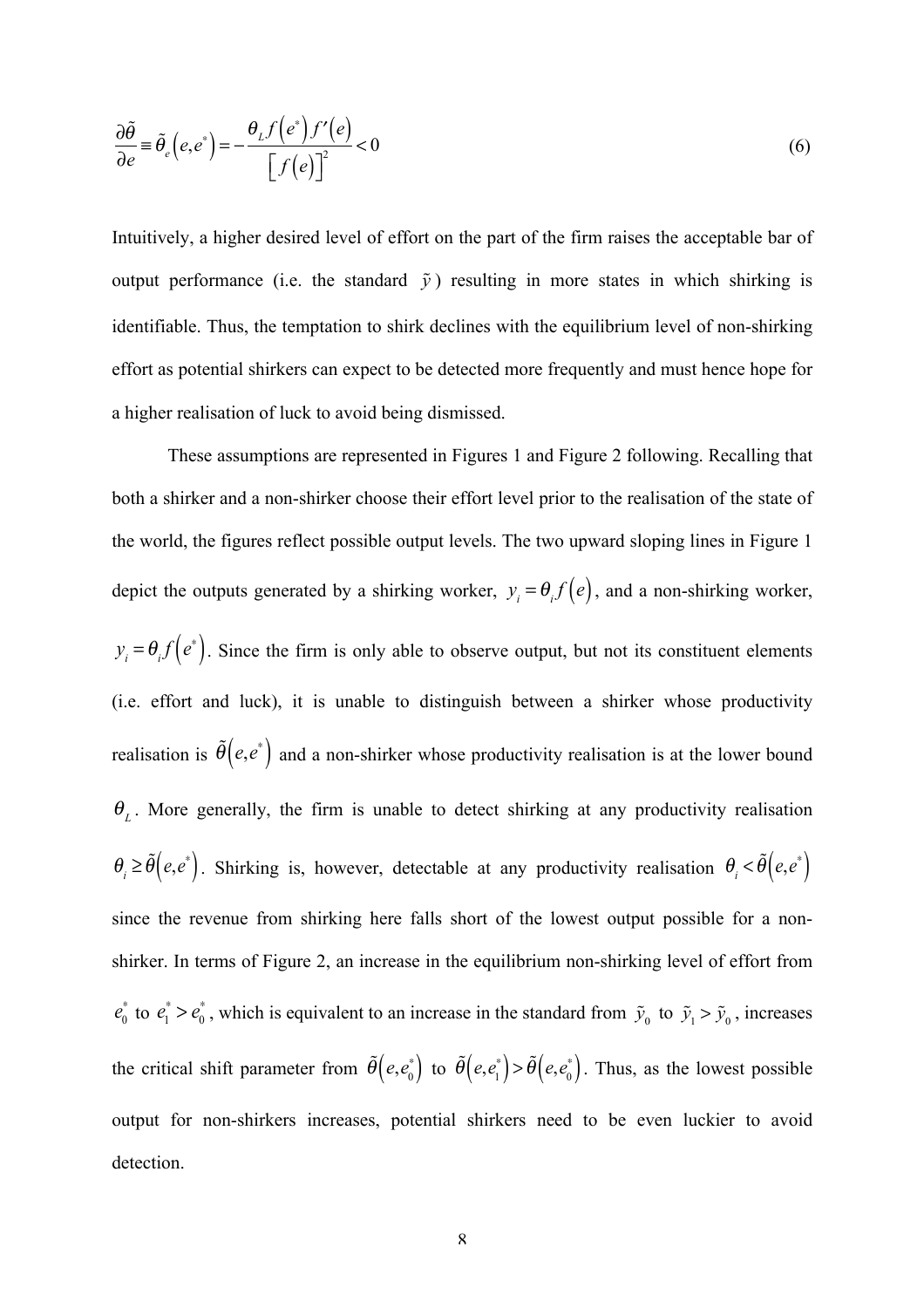

*Figure 1: Critical 'Luck'*



*Figure 2: Critical 'Luck' and Effort*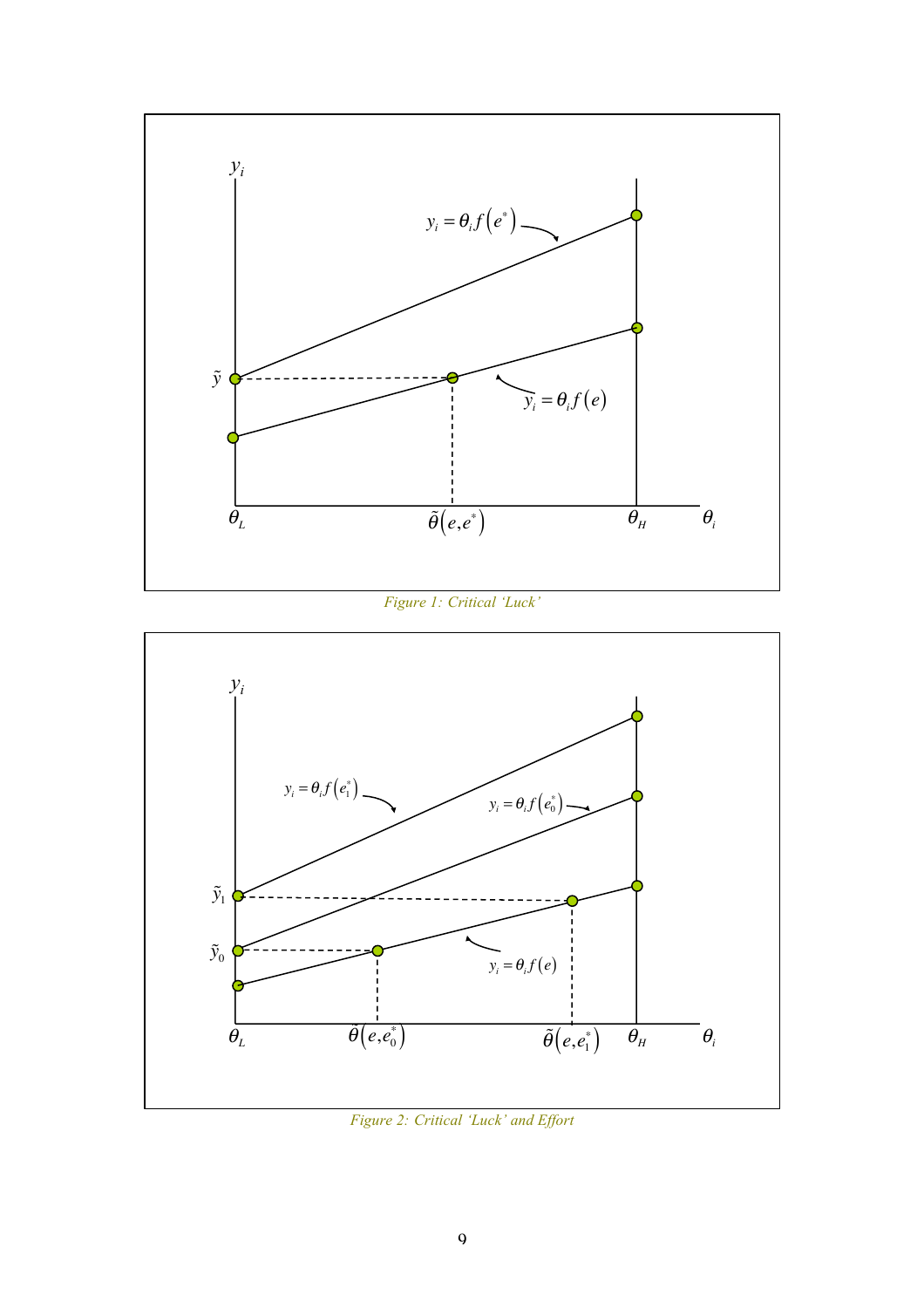Assuming no Type-2 errors on the part of the firm such that only shirking workers are fired, then the probability of a shirker being detected and fired is given by:

$$
p \equiv p \left[ \tilde{\theta} \left( e, e^* \right) \right] = \frac{\tilde{\theta} \left( e, e^* \right) - \theta_L}{\theta_H - \theta_L} = \frac{\theta_L}{\theta_H - \theta_L} \left[ \frac{f \left( e^* \right)}{f \left( e \right)} - 1 \right]
$$
(7)

In contrast to the conventional efficiency wage story, this probability is determined endogenously by the equilibrium level of effort. Indeed, we derive:

*Proposition 1: The probability of detecting shirking depends positively on the equilibrium effort level of non-shirkers.*

*Proof:* Partial differentiation of expression (7) above yields  
\n
$$
\frac{\partial p}{\partial e^*} = \tilde{\theta}_{e^*}(e, e^*) / (\theta_H - \theta_L) = \theta_L f'(e^*) / f(e)(\theta_H - \theta_L) > 0.
$$
\nQED

As Proposition 1 states and Figure 2 illustrates, the probability of detecting (and thus dismissing) a shirker increases with equilibrium effort since this raises the critical shift parameter, leaving the transgressor less states in which to hide. That is, workers who raise their effort level to the gratification of firms do so to the detriment of potential shirkers who are more readily identifiable. Proposition 1 is thus in sharp contrast to previous literature in which effort and detection probabilities are unrelated.<sup>6</sup> As equilibrium effort effectively determines the critical dismissal-retention output,  $\tilde{v}$ , we can also draw inferences between standards and the probability of detection. Thus, within an efficiency wage framework we find that increasing standards increases the probability of detection. This echoes the findings of Rasmusen and Zenger (1990) who, using a teamwork model of agency in the Holmstrom (1982) tradition, demonstrate that the probability of detecting shirking increases with the output target set.

<u> 1989 - Jan Samuel Barbara, margaret e</u>

<sup>6</sup> Though not directly linked, Proposition 1 suggests a fair amount of introspection with respect to effort in relation to internal effort levels within the firm, not dissimilar to the discussion in Akerlof and Yellen (1990) and Danthine and Kurmann (2009) where the central theme is the relative wage within the firm as opposed to an external reference wage.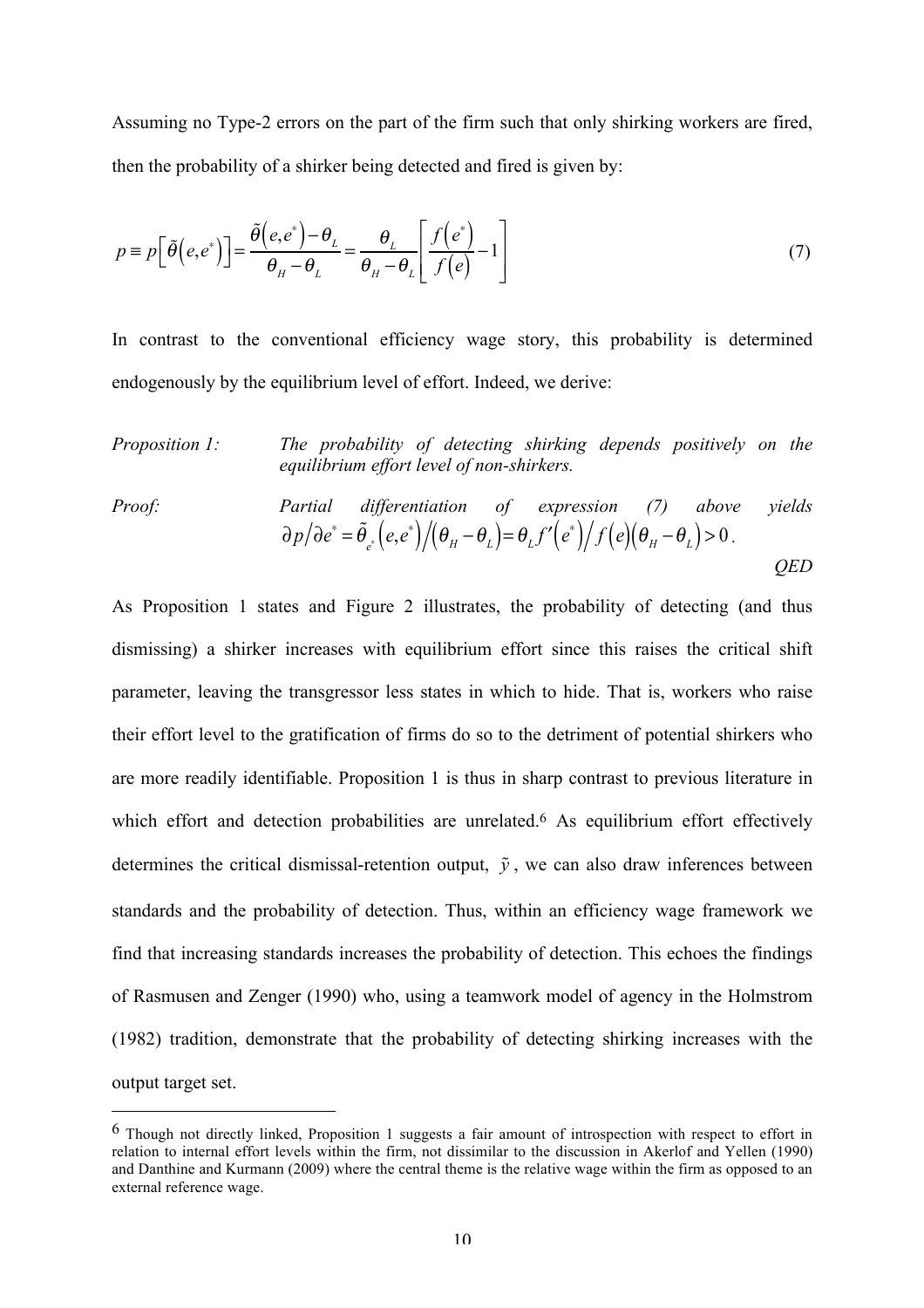The expected utility from shirking, which is detected only if  $\theta < \tilde{\theta}$ , is given by:

$$
u(e,e^*) = pb + (1-p)w - c(e)
$$
\n(8)

It can be shown that shirking workers will never provide zero effort. To be sure:

Proposition 2: *A shirking worker will operate in the region* 
$$
e \in (0, e^*)
$$
.  
Proof: *See Appendix.*

If the probability of detecting shirking is endogenous then it follows that shirkers will not necessarily exert zero effort, as is commonly assumed in the efficiency wage literature. Whilst shirkers by definition exert less effort than that required by the firm, they trade off the cost of effort against the reduction in the detection probability and do best by exerting at least some effort.

Note that if the standard is set sufficiently high, or the wage sufficiently low, then all (identical) workers will shirk - in the sense that they fail to provide the level of effort consistent with always attaining the standard set by the firm. They then will all run the risk of being fired. In this case we note:

*Proposition 3: When all workers shirk an increase in the wage will increase effort such that*  $de/dw > 0$ *.* 

*Proof: This can be demonstrated by totally differentiating the first-order utility maximising condition (given in the proof of Proposition 2) with respect to wages and effort.*

$$
\frac{de}{dw} = \frac{\frac{\partial p}{\partial e}}{\frac{\partial^2 p}{\partial e^2}(b - w) - c''(e)}
$$
\n
$$
\Rightarrow \frac{de}{dw} = \frac{f'(e)f(e)}{\left[f''(e)f(e) - 2f'(e)^2\right](b - w) + c''(e)f(e)^3\left[\frac{(\theta_h - \theta_L)}{\theta_L f(e^*)}\right]} > 0
$$
\n(9)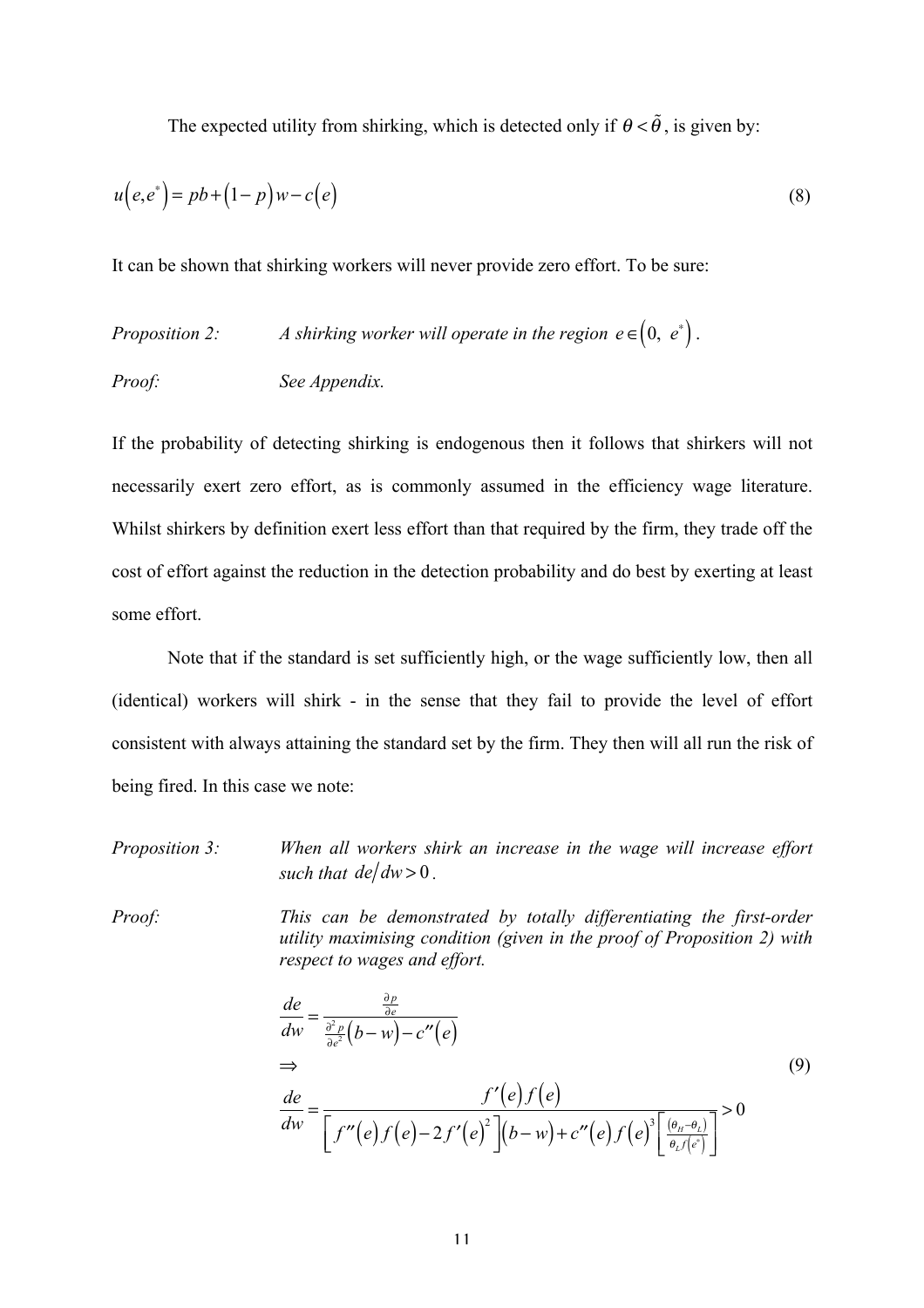since:

$$
\frac{\partial p}{\partial e} = -\frac{f'(e)}{f(e)^2} \left[ \frac{\theta_L f(e^*)}{(\theta_H - \theta_L)} \right] < 0 \tag{10}
$$

And:

$$
\frac{\partial^2 p}{\partial e^2} = -\left[\frac{f''(e)f(e) - 2f'(e)^2}{f(e)^3}\right] \left[\frac{\theta_L f(e^*)}{(\theta_H - \theta_L)}\right] > 0 \tag{11}
$$

*QED*.

The conventional efficiency wage result that wages and effort are positively correlated is retained. Higher wages increase the fear of dismissal and induce shirkers to raise effort, albeit not necessarily to the required standard.

We are now able to draw inferences as regards how shirkers react to standards within the firm and outside opportunities.

*Proposition 4: Shirkers will exert more effort: (a) the higher the standard, y (as reflected by a higher*  $e^*$ *) set by the firm; and (b) more the higher the outside option utility, b:*

*Proof: Part (a) can be demonstrated by totally differentiating the first-order utility maximising condition (given in the proof of Proposition 2) with respect to shirking effort, e, and standard (i.e. non-shirking) effort, e \** :

$$
\frac{de}{de^*} = -\left[\frac{\frac{\partial^2 p}{\partial e \partial e^*}(b - w)}{\frac{\partial^2 p}{\partial e^2}(b - w) - c''(e)}\right]
$$
\n
$$
\Rightarrow
$$
\n
$$
\frac{de}{de^*} = -\left[\frac{f'(e^*) f'(e) f(e) \theta_L(b - w)}{\Phi e_L f(e^*) (b - w) + c''(e) f(e)^3 (\theta_H - \theta_L)}\right] > 0
$$
\n(12)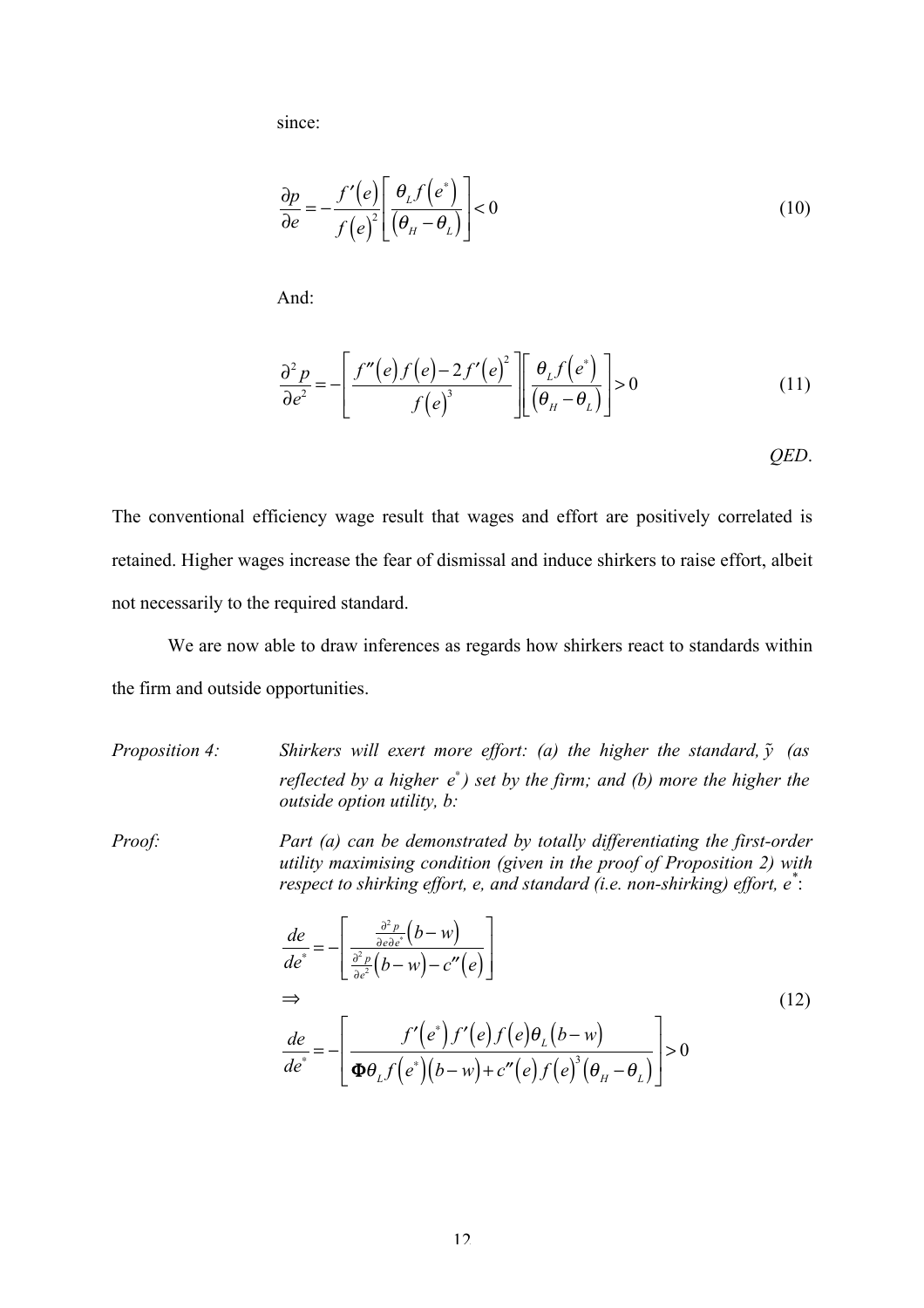*where*  $\Phi = f''(e) f(e) - 2 f'(e)^2$ . *Part (b) can similarly be proven by differentiating this condition with respect to shirking effort, e, and outside option utility, b, yielding*:

$$
\frac{de}{db} = -\left[\frac{\frac{\partial p}{\partial e}}{\frac{\partial^2 p}{\partial e^2}(b - w) - c''(e)}\right]
$$
\n
$$
\Rightarrow \frac{de}{db} = -\left\{\frac{f'(e)f(e)}{\left[f''(e)f(e) - 2f'(e)^2\right](b - w) + c''(e)f(e)^3\left[\frac{(\theta_H - \theta_L)}{\theta_L f(e^*)}\right]}\right\} < 0
$$
\n(13)

\n(2ED.

Proposition 4 reflects the considerations a potential shirker makes with respect to the possibility of being detected and fired, and so forfeiting wages in exchange for unemployment utility. Increasing the standard,  $\tilde{y}$  (i.e. raising the required non-shirking effort level  $e^*$ ), as in part (a), is equivalent to the firm becoming less tolerant as regards low output. Thus, the probability of being detected is effectively increased as result of the firm's higher standards. To countervail this effect, the shirker responds by increasing effort. The penalty of being detected is simply the difference between the wage if employed and unemployment utility if fired. Any increase in the latter, as in part (b), will have an adverse effect on effort. This is a common result in the traditional shirking literature, where typically no one shirks in equilibrium. The novel aspect here is that this result translates into a situation where some or all workers shirk.

Consider now the worker's decision problem over effort vis. supplying the effort required to attain the standard and supplying a lower (i.e. shirking) level of effort. The surpluses from shirking and not shirking are respectively  $pb+(1-p)w-c(e)$  and  $w-c(e^*)$ . Thus, the worker's decision problem is: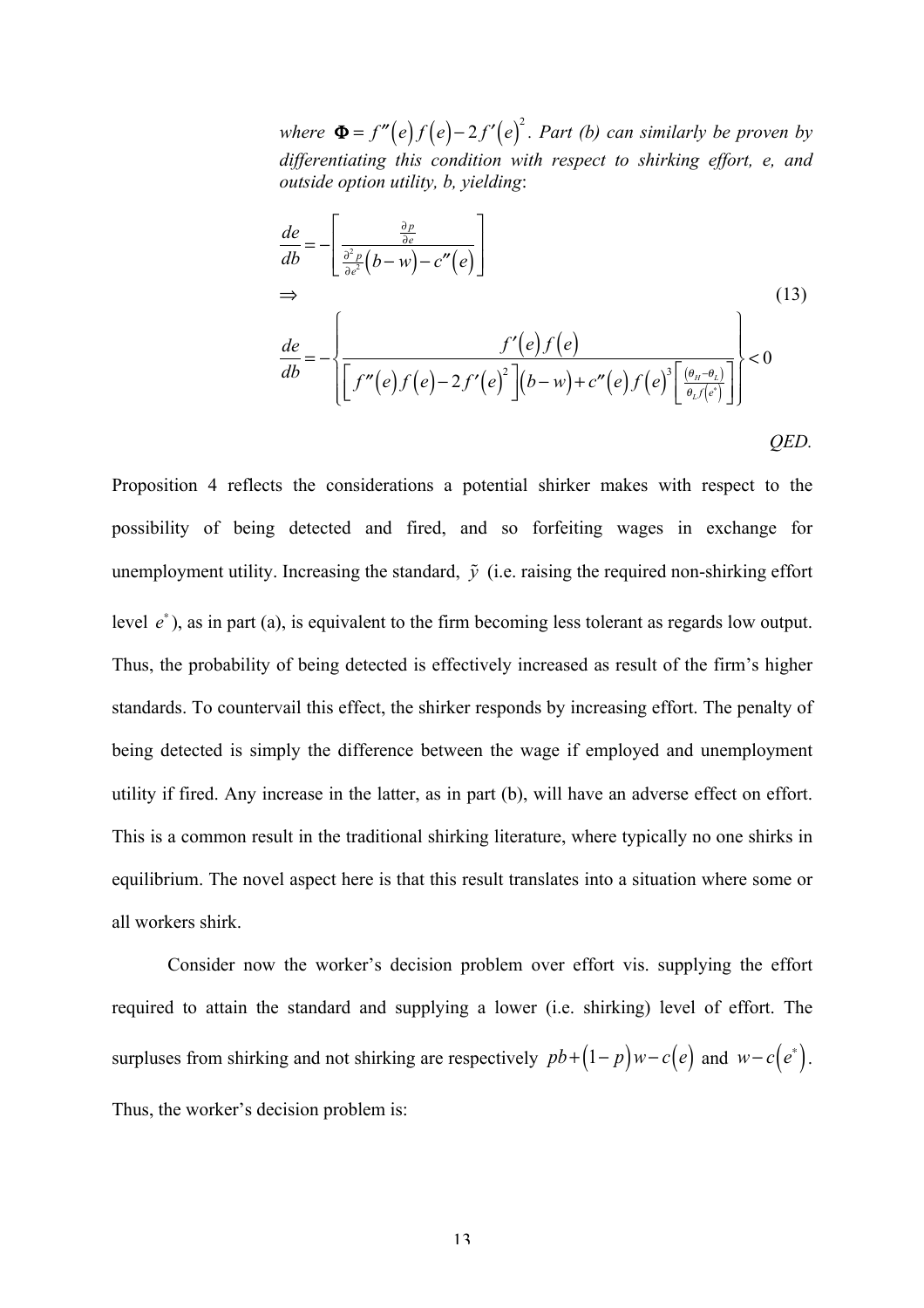$$
\max_{e} \mathbf{E}\left\{u(w,e)\right\} = p(e)b + \left[1 - p(e)\right]w - c(e)
$$
\n(14)

where:

$$
p \equiv p \left[ \tilde{\theta} \left( e, e^* \right) \right] = \begin{cases} 0 & \forall e \ge e^* \\ \frac{\theta_L}{\theta_H - \theta_L} \left[ \frac{f(e^*)}{f(e)} - 1 \right] & \text{otherwise} \end{cases}
$$
 (15)

Clearly, there will either be an interior or corner solution to this maximisation problem. If the former, then the worker's optimal choice of effort,  $\tilde{e}$ , is derived implicitly from the first order condition:

$$
\frac{\partial \mathbf{E}\left\{u(w,e)\right\}}{\partial e} = \frac{f'(\tilde{e})}{f(\tilde{e})^2} \left[\frac{\theta_L f(e^*)}{(\theta_H - \theta_L)}\right](w - b) - c'(\tilde{e}) = 0
$$
\n
$$
\Rightarrow
$$
\n
$$
\frac{f'(\tilde{e})}{f(\tilde{e})^2} \left[\frac{\theta_L f(e^*)}{(\theta_H - \theta_L)}\right](w - b) = c'(\tilde{e})
$$
\n(16)

Intuitively, a potential shirker will provide effort up to the point at which the marginal benefit from so doing, namely the reduction in the probability of losing the rent of wages over unemployment insurance, equals the marginal cost of increasing effort.

Given the probability of detection, the supply of effort from non-shirking workers will be determined by an incentive compatible 'non-shirking constraint' (NSC). This specifies the lowest wage a worker will accept in return for supplying a given level of effort or, equivalently, the maximum effort supplied for a given wage. Intuitively, workers will provide the firm's required level of effort,  $e^*$ , if the expected utility from so doing is at least as great as that from shirking. The NSC is thus: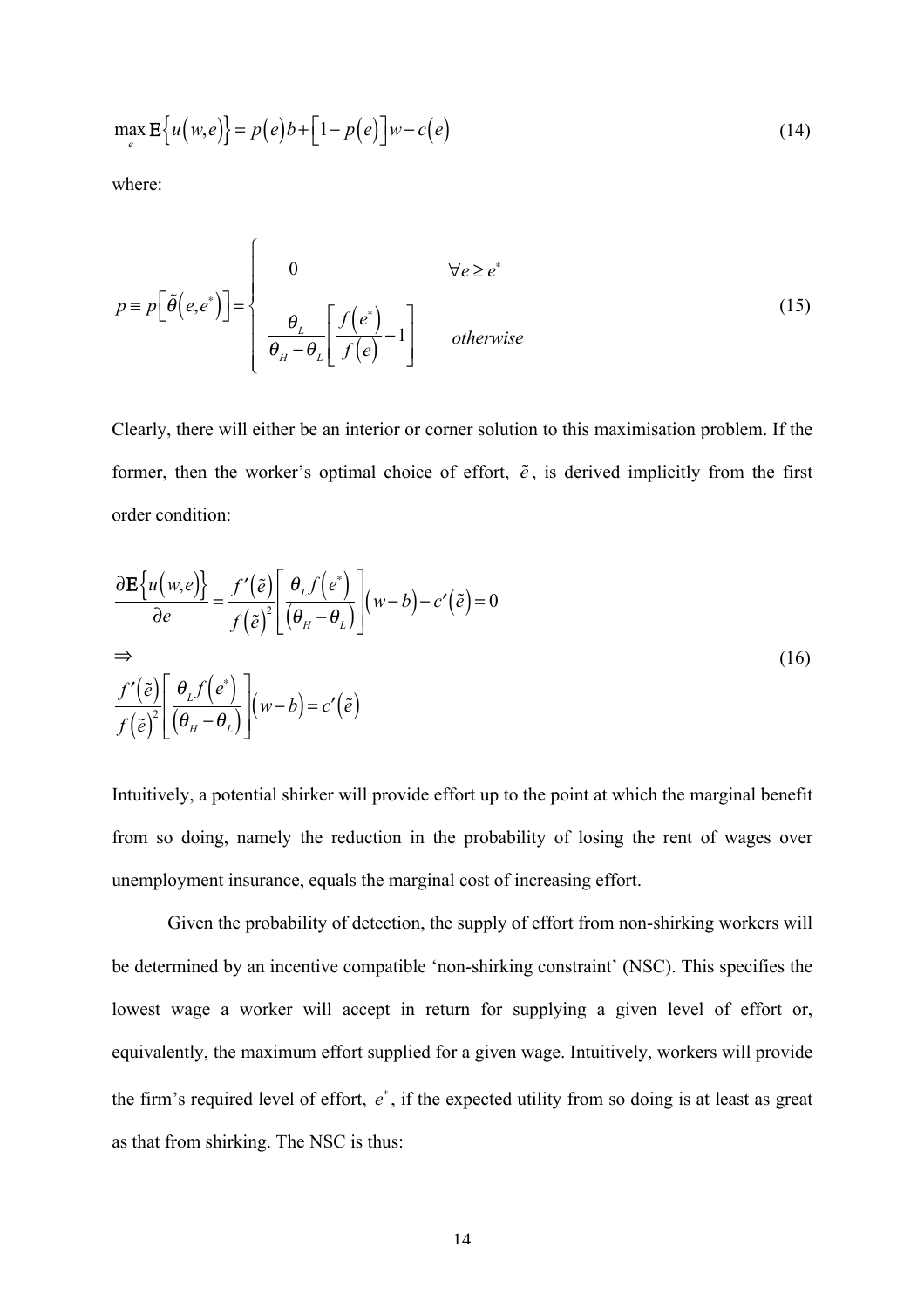$$
w - c(e^*) \ge pb + (1 - p)w - c(e)
$$
\n<sup>(17)</sup>

Satisfaction of the NSC implies an incentive compatible (i.e. efficiency) wage schedule:

$$
w^* = b + \left[ \frac{c(e^*) - c(e)}{p} \right] \tag{18}
$$

The efficiency wage,  $w^*$ , is the lowest wage compatible with the provision of a given level of non-shirking effort  $e^*$  (i.e. the standard  $\tilde{y}$ ). It is increasing in the worker's outside unemployment opportunity, *b*, and effort cost,  $c(.)$ , since the firm will have to pay more to induce effort when alternative employment prospects are good and when the supply of effort is more onerous. In contrast, the wage is decreasing in the probability of detection, with workers becoming more wary of shirking as the risk of detection increases. Higher detection probabilities thus shade the necessary effort-inducing wage that the firm is obliged to offer. Since both the cost of effort and the probability of detection are positively correlated with effort but oppositely (i.e. cost of effort - positively; probability of detection – negatively) correlated with the wage, a new complexity has arisen whereby the relationship between the incentive compatible wage and effort is not unambiguously positive. To be sure:

*Proposition 5: A sufficient (but not necessary) condition for the positive supply-side correlation between the (efficiency) wage and (non-shirking) effort (i.e.* ∂e<sup>\*</sup>/∂w<sup>\*</sup> > 0) is that the elasticity of the probability of detection with *respect to the latter,*  $\eta^*$ , *is less than unity.* 

*Proof: From (18) it follows that*:

$$
\frac{\partial e^*}{\partial w^*} = \frac{p}{c'(e^*) - \left[c(e^*) - c(e)\right] \frac{\partial p}{\partial e^*} \cdot \frac{1}{p}} = \frac{pe^*}{c'(e^*)e^* - \eta^*\left[c(e^*) - c(e)\right]} \tag{19}
$$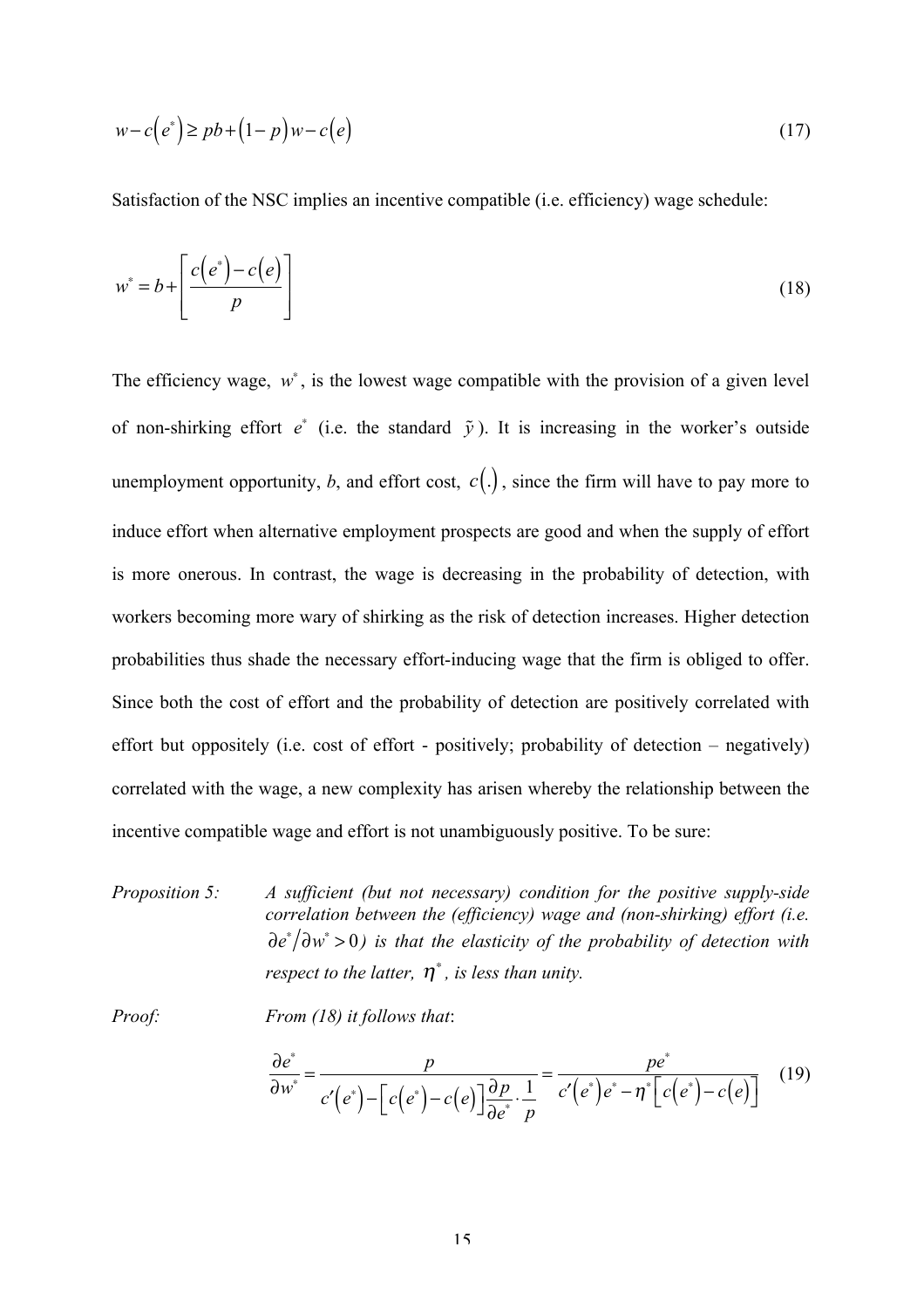$where \eta^* = (\partial p / \partial e^*) (e^* / p) > 0$  *denotes the elasticity of the probability of detection with respect to effort and*  $p \equiv p \left[ \tilde{\theta} \left( e, e^* \right) \right]$ *. Since*  $c'(e^*)e^*-c(e^*)$  > 0 *by the convexity of the cost function, the proposition follows.*7 *QED.*

Proposition 5 illustrates a potential fissure in the positive link between efficiency wages and effort. Only by constraining the effect of effort on the probability of detection to be relatively small as compared to the effect of effort on the worker's cost (i.e. disutility of effort), are we able to retain the intuitively attractive positive correlation between the supply of effort and wages. This condition resembles those in Walsh (1999) and Strobl and Walsh (2007), both of whom find that whether wages are positively or negatively related to the level of monitoring depends critically on the shape of the worker's effort supply curve and, in particular, whether the elasticity of the worker's disutility of effort is increasing or decreasing in effort. Proposition 5 in isolation raises concerns over the central efficiency wage tenet of a positive correlation between wages and effort.

The concern deepens when, in a similar manner, we draw conclusions regarding the level of effort exertion and changes in unemployment insurance:

- *Proposition 6: A sufficient (but not necessary) condition for the negative supply-side correlation between unemployment insurance* and (non-shirking) effort (*i.e.* ∂*e* <sup>∗</sup> ∂*b* < 0 ) *is that the elasticity of the probability of detection with respect to the latter,*  $\eta^*$ , *is less than unity.*
- *Proof*: *The proof follows the proof of Proposition 5 closely and is therefore omitted.*

*QED.*

<u> 1989 - Jan Samuel Barbara, margaret e</u>

<sup>7</sup> Proposition 5 contains a sufficiency but not a necessary requirement since effort may rise with the wage even if  $\eta^*$  >1 when *c*(⋅) is sufficiently convex or when the difference between shirking and non-shirking effort is sufficiently small.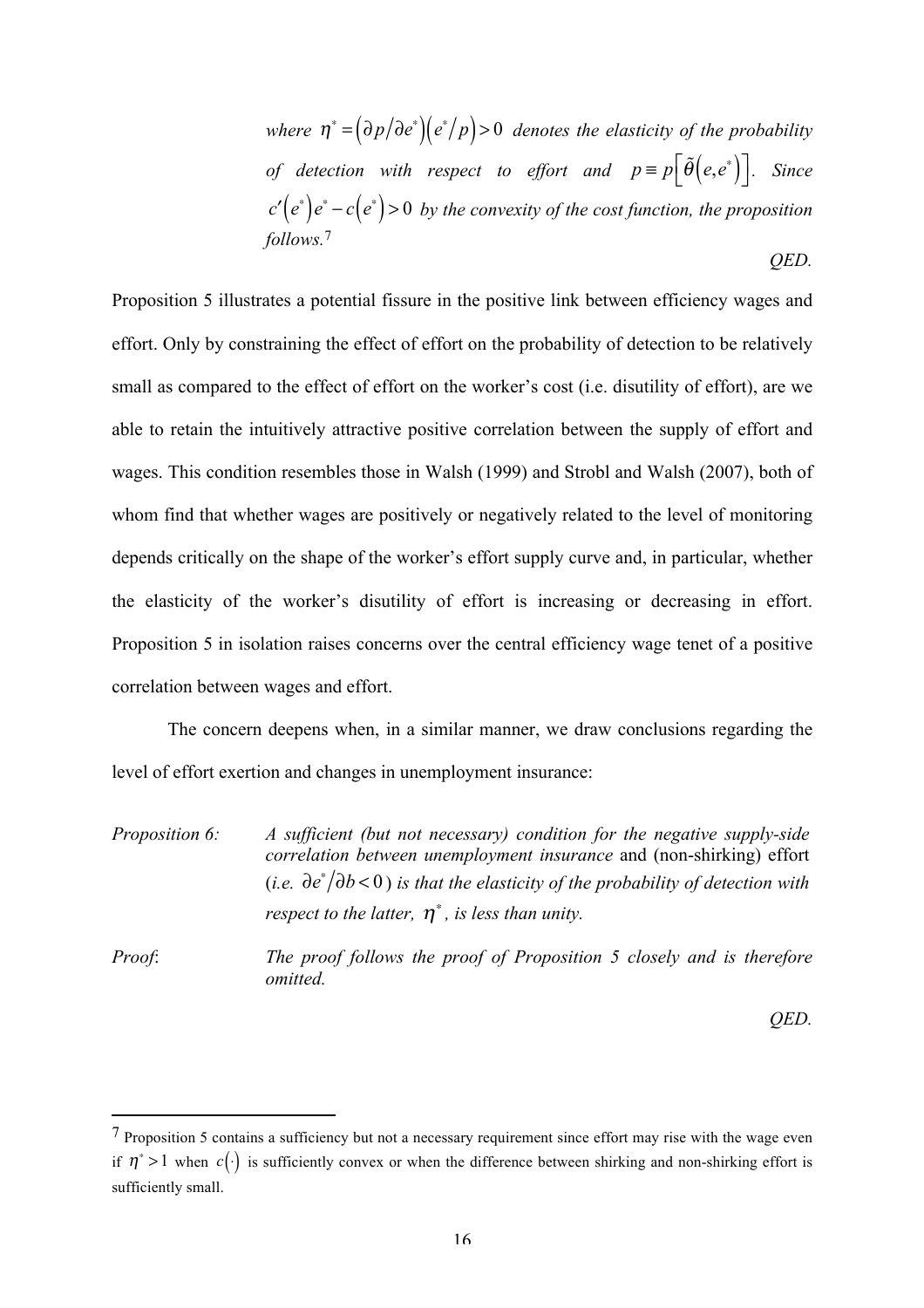Thus, and contrary to previous efficiency literature, we are no longer certain that higher unemployment insurance results in lower effort.

We now turn to the firm's behaviour when it sets standards at such a level that no workers shirk in equilibrium. The analysis surrounding Propositions 5 and 6 is supply driven; rather than tying down a particular wage-effort combination, it investigated an incentive compatible locus of wage and effort combinations. To identify the equilibrium level of effort and the efficient wage from this locus, we turn to the demand side where the firm maximises profits subject to workers behaving according to their previously determined supply (i.e. payeffort) schedule. Thus, armed with the knowledge of how workers respond in terms of effort to changes in pay, the firm will set the level of compensation that maximises profit. We now derive:

#### *Proposition 7: The firm will always choose an operational wage such that* ∂*e* <sup>∗</sup> ∂*w*<sup>∗</sup> > 0 *.*

*Proof From (2) and (18) it follows that*:

$$
\frac{\partial \pi}{\partial e^*} = \theta_i f'(e^*) - \frac{c'(e^*) - [c(e^*) - c(e)]\frac{\partial p}{\partial e^*}}{p^2} = 0
$$
\n
$$
\Rightarrow \theta_i f'(e^*) = \frac{c'(e^*) - [c(e^*) - c(e)]\frac{\partial p}{\partial e^*} \frac{1}{p}}{p}
$$
\n(20)

*Note that since the left hand side of (18) is positive the right hand side by deduction also has to be positive. From expression (19) the proposition follows.*

*QED.*

Proposition 7 thus stands in contrast to the discussion following Proposition 5 which suggested that workers would, under certain circumstances, want to reduce their effort in response to an increase in wages. Indeed, it offers a resolution to the problematic result, contrary to the central premise of the efficiency wage literature, that higher wages might in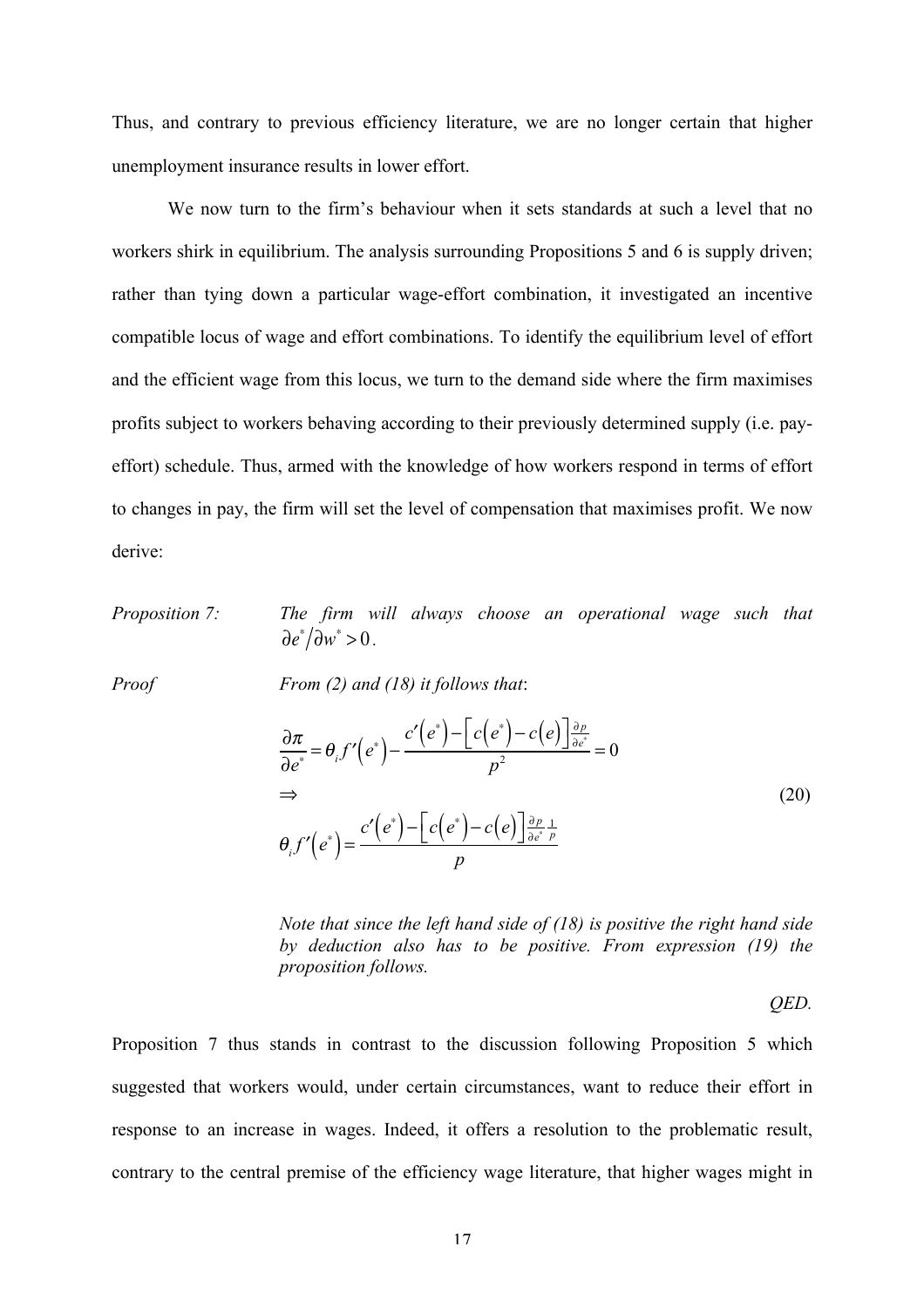some situations induce lower effort. Proposition 7 states that firms will always set wages such that the positive efficiency wage correlation between wages and effort holds. There is, however, no internal conflict between the conditions that underpin Proposition 5 and Proposition 7. For whilst Proposition 5 merely reflects supply responses, both demand and supply factors play a role in Proposition 7. Note that given Proposition 7, and given the close relationship between Proposition 5 and Proposition 6, it must also be true that the firm operates in a region where an increase in unemployment insurance will induce a decline in effort.

#### **3. Final Comments**

Our model as it stands illustrates a more nuanced picture regarding wages, effort and standards than previously acknowledged. Shirkers are no longer those workers who provide zero effort. They are instead those who neglect their duties by working less than required and who act rationally in so doing by trading off the cost of effort and the probability of detection. Thus, they work harder the higher the wage and the higher the standard set by the firm. By assuming continuous effort and endogenous detection, we identify conditions under which higher wages reduce effort whereas higher unemployment insurance increases effort, both of which raise questions regarding the validity of the efficiency wage literature. We nevertheless offer a resolution to this set of two potentially disturbing results as our case is demonstrated to apply only to the supply side. For when we also take the into account demand side it becomes evident that the firm will always choose to to operate in the region where workers respond to higher wages or lower unemployment insurance by increasing effort.

Monitoring technology has been central to large swathes of the efficiency wage literature. And whilst there are good and natural reasons for this, a departure from a focus on monitoring to one where observable output is used as a signal for effort has allowed us to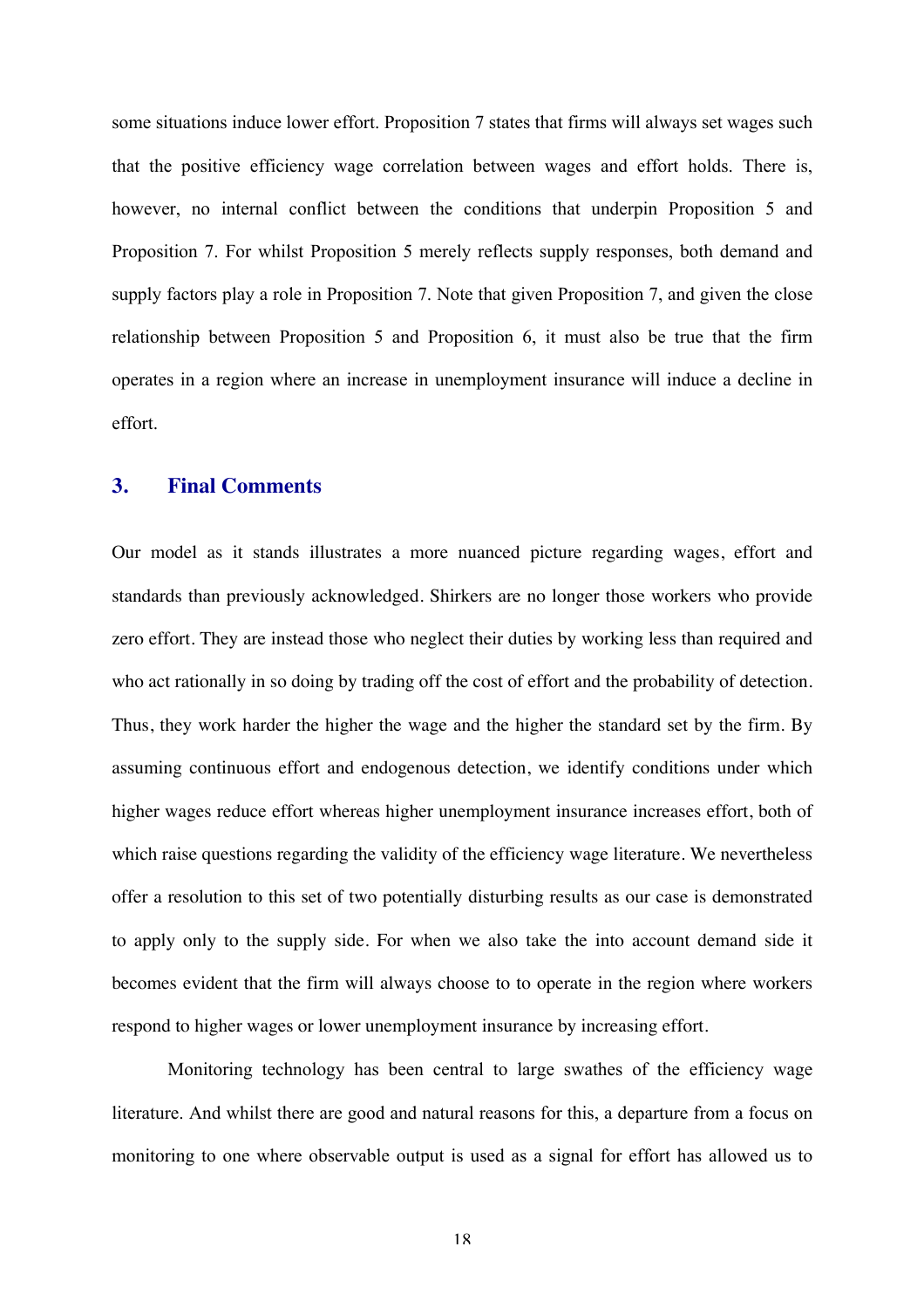construct a stochastic efficiency wage model within which we can investigate the largely neglected connections between standards and efficiency wages. The model we have proposed is one in which workers face idiosyncratic shocks to their output. As such, it is natural that the firm should use absolute performance criteria when considering firing. Were we to alter this assumption and consider the case where shocks instead are common to all workers, it may be more appropriate to use relative performance measures, with a relatively poor performance by a worker being used as the trigger mechanism resulting in a dismissal. Whilst such 'avoid the drop' tournaments are worthy of further investigation, they have remained unexplored here and are instead left for future research.

#### **References**

- Akerlof, G. A. and J. L. Yellen. (1990). 'The Fair Wage–Effort Hypothesis and Unemployment.' *Quarterly Journal of Economics*, 105, pp. 255–283.
- Akerlof, G. A. (1980). 'A Theory of Social Custom, of which Unemployment May Be One Consequence.' *Quarterly Journal of Economics* 94, no. 4 (1980): 749–75.
- Allgulin, M. and Ellingsen, T. (2002). 'Monitoring and Pay.' *Journal of Labor Economics*, 20, pp. 201-216.
- Blau, F.D. and Kahn, L.M. (1999). 'Institutions and Laws in the Labor Market.' In Ashenfelter, O. C. and Card, D. eds: *Handbook of Labour Economics* (North Holland).
- Clark, A. *(*2003*). '*Unemployment as a Social Norm: Psychological Evidence from Panel Data*.*' *Journal of Labor Economics*, 21*, pp.* 323*–*51*.*
- Danthine, J. and A. Kurmann. (2006). 'Efficiency Wages Revisited: The Internal Reference Perspective.' *Economics Letters,* 90, pp. 278–284
- Green, J. R. and Stokey, N. L. (1983). 'A Comparison of Tournaments and Contracts.' *Journal of Political Economy*, 91, pp. 349-364.
- Hahm, S. M. and Mayer, K. (2011). 'Equilibrium Unemployment as a Discipline Device when finding Employment is Costly.' *Canadian Journal of Economics*, 44, pp. 709-717.
- Healy, P. M. (1985). 'The Effect of Bonus Schemes on Accounting Decisions.' *Journal of Accounting & Economics* 7, 85-112.
- Holmstrom, B. (1982). 'Moral Hazard in Teams.' *Bell Journal of Economics,* 13, pp. 324-340.
- Lazear, E. P. and Rosen, S. (1981) 'Rank-Order Tournaments as Optimum Labor Contracts.' *Journal of Political Economy,* 89, pp. 841-864.
- Mirrlees, J.A. (1974). 'Notes on Welfare Economics, Information and Uncertainty.' In Balch, M., McFadden, D. and Wu, S eds; *Essays on Economic Behavior under Uncertainty* (North Holland).
- Murphy, K. J. (1999). ' Executive Compensation.' in Ashenfelter, O. and Card, D. eds.: *Handbook of Labor Economics* (North Holland).
- Murphy, K. J. (2013) 'Executive Compensation: Where We are and How We Got There.' In Constantinides, G.M., Harris, M. and Stulz, R.M. eds.: *Handbook of the Economics of Finance (*North Holland).
- Murphy, K. J., and Jensen, M.C. (2011). 'CEO Bonus Plans and How to Fix Them.' *Harvard Business School NOM Unit Working Paper 12-022*; Marshall School of Business Working Paper No. FBE 02-11.
- Rasmusen, E. and Zenger, T. (1990). 'Diseconomies of Scale in Employment Contracts.' *Journal of Law, Economics and Organization*, 6(1), pp. 65-92.
- Shapiro, C. and J. E. Stiglitz. (1984). 'Equilibrium Unemployment as a Worker Discipline Device.' *American Economic Review*, 74, pp. 433-444.
- Solow, R. (1979). 'Another Possible Source of Wage Stickiness.' *Journal of Macroeconomics,* 1, pp. 79–82.
- Stiglitz, J. E. (1985). 'Equilibrium Wage Distributions.' *Economic Journal*, 95, pp. 595-618.